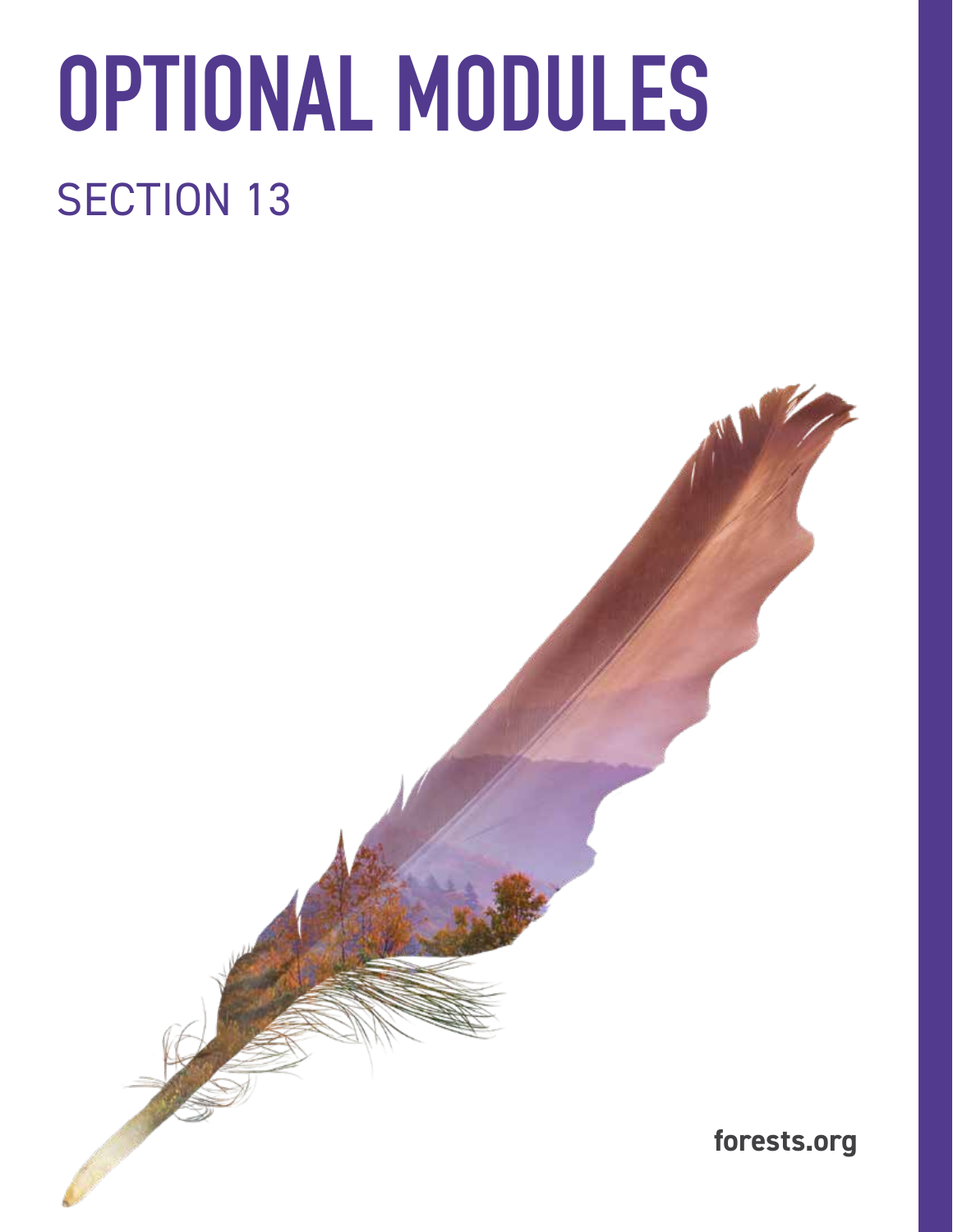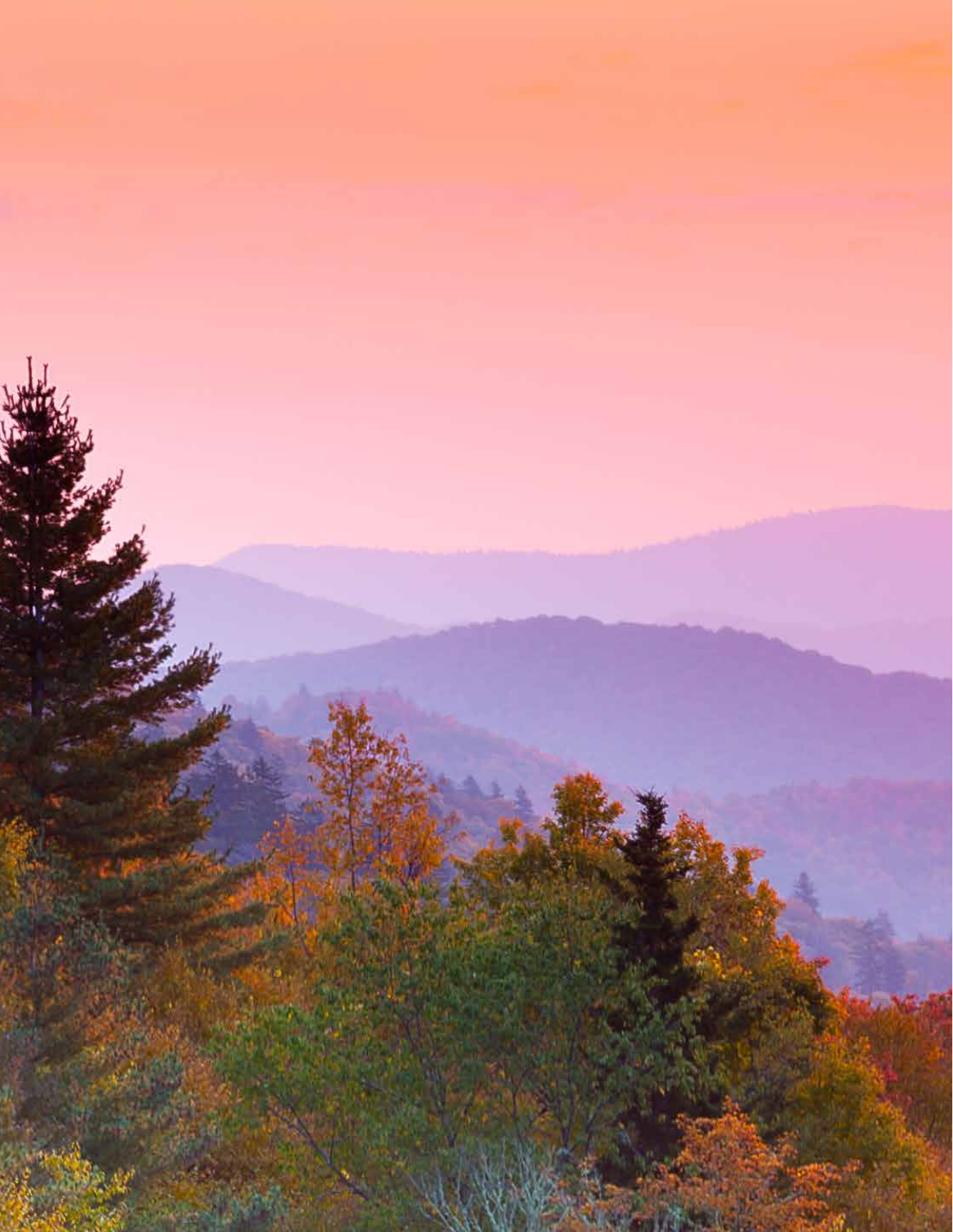# OPTIONAL MODULES

*SFI Inc.* has developed a process for *SFI* to address emerging issues and new opportunities through modules. These include opportunities around small land certification, Indigenous land certification, community land certification, urban forestry certification, as well as modules for species at risk. Optional modules are developed by *SFI Inc.* and approved by the *SFI Inc.* Board of Directors. These modules will provide implementation assistance using case studies or optional certification requirements to address specific issues of benefit to *SFI*. Any modules developed prior to the next standard review process will be added in this section.

# SFI SMALL LANDS GROUP CERTIFICATION MODULE

| PART 1: GENERAL                                               |  |
|---------------------------------------------------------------|--|
| PART 2: SFI SMALL LANDS GROUP CERTIFICATION MODULE PRINCIPLES |  |
| PART 3: REQUIREMENTS FOR MANAGEMENT OF THE GROUP              |  |
| PART 4: REQUIREMENTS FOR SUSTAINABLE FOREST MANAGEMENT        |  |

# SFI SMALL-SCALE FOREST MANAGEMENT MODULE FOR INDIGENOUS PEOPLES AND FAMILIES

|                                     | PART 1: GENERAL                                                   | 10 |
|-------------------------------------|-------------------------------------------------------------------|----|
|                                     | PART 2: REFERENCES                                                | 11 |
| PART 3:                             | PRINCIPLES                                                        | 11 |
| PART 4:                             | REQUIREMENTS FOR MANAGEMENT OF A GROUP CERTIFICATION ORGANIZATION | 12 |
|                                     | PART 5: REQUIREMENTS FOR SUSTAINABLE FOREST MANAGEMENT            | 14 |
|                                     |                                                                   |    |
| APPENDIX 1. DEFINITIONS (NORMATIVE) |                                                                   |    |
|                                     | APPENDIX 2. FOREST MANAGEMENT PLAN (INFORMATIVE)                  | 24 |
|                                     |                                                                   |    |

APPENDIX 3 – REQUIREMENTS FOR GROUP CERTIFICATION ORGANIZATIONS (NORMATIVE) 26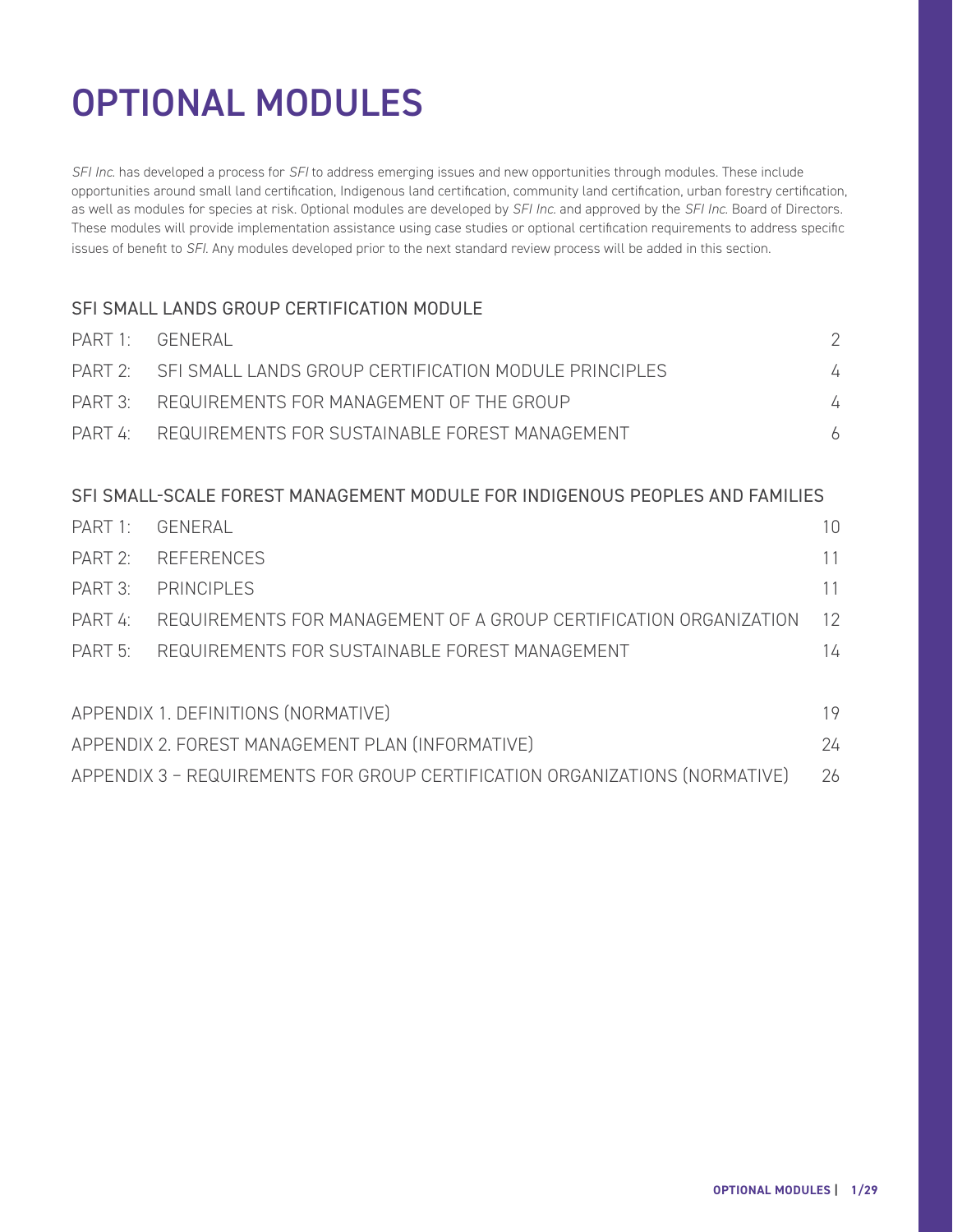# **SFI SMALL LANDS GROUP CERTIFICATION MODULE**

# **PREAMBLE**

The *Sustainable Forestry Initiative* (SFI) and American Forest Foundation (AFF) collaboratively developed a small lands module that is based on the foundation of the *SFI 2022 Fiber Sourcing Standard* and incorporates the AFF Standards of Sustainability for Forest Management under the American Tree Farm System ("AFF Standards"). Lands certified through this module in the United States will be certified under the American Tree Farm System (ATFS) with the resultant fiber counted as certified forest content under the *SFI 2022 Chain-of-Custody Standard.* Lands certified in Canada to the *SFI*  Small Lands Group Certification Module will be "SFI certified" and the resultant fiber also certified forest content under the *SFI 2022 Chain-of-Custody Standard.*

Due to the interdependence of the *SFI 2022 Fiber Sourcing Standard*, AFF 2021 Standards, and this SFI Small Lands Group Certification Module, revision to any of these standards will trigger a collaborative review and potential revision to the module as needed to ensure consistency and continual improvement.

# **PART 1: GENERAL**

## **1.1 SCOPE**

This module applies to Certified Organizations certified to the *SFI 2022 Fiber Sourcing Standard.*

#### **1.1.1** Maximum size of ownership eligible for certification under this Module

A non-industrial, small forest ownership, under the scope of this SFI Small Lands Group Certification Module, shall have no more than 20,000 acres or 8,000 hectares in aggregate across their entire ownership, regardless of whether it is managed by the *landowner* or a *landowner* agent. Those *landowners* with more than 20,000 acres or 8,000 hectares in aggregate across their entire ownership shall be certified to the *SFI 2022 Forest Management Standard*. If the small forest or woodlot owner meets eligibility requirements, individual parcels of land that fall within the wood and fiber supply area are eligible for inclusion in the certified area.

#### 1.1.2 What the SFI Small Lands Group Certification Module Does

The SFI Small Lands Group Certification Module offers certification to a group of small family forest lands, under one certificate, that is managed by a Certified Organization that is certified to the *SFI 2022 Fiber Sourcing Standard*. The SFI Small Lands Group Certification *Module* allows *landowners* to sell and Certified Organizations to procure fiber as certified forest content. Lands certified to this module in the United States are certified to ATFS via the AFF Standards. Lands certified to this module in Canada are *SFI* certified.

#### **1.1.3** What the SFI Small Lands Group Certification Module Covers

The SFI Small Lands Group Certification Module covers:

- requirements of the *SFI 2022 Fiber Sourcing Standard* that include measures to broaden the practice of *conservation* of *biodiversity*, use of forestry *best management practices* to *protect* water quality, provide outreach to *landowners*, and utilize the services of forest management and harvesting professionals and
- forest management requirements consistent with the 2021-2026 AFF Standards to promote the health and sustainability of America's family forests. These Standards are designed as a tool to help woodland owners be effective stewards of the land as they adaptively manage renewable resources; promote environmental, economic, and social benefits; and work to increase public understanding of *sustainable forestry*.
- additional requirements relating to the management of the Group Certification Organization<sup>1</sup> and additional requirements for sustainable forest management.

#### **1.1.4** Geographic Application of the SFI Small Lands Group Certification Module

The SFI Small Lands Group Certification Module applies to organizations (the Certified Organization, landowners and others involved in the fiber supply chain) in the United States and Canada.

## **1.1.5** Timing of Applicability

 The SFI Small Lands Group Certification Module is dependent on the *SFI 2022 Fiber Sourcing Standard* and the AFF 2021-2026 Standards of Sustainability as its foundation. Revision to either of these standards will trigger a collaborative review and potential

<sup>1</sup> The requirements for the management of the *group certification organization* are based on Appendix 2 of Section 10 of the *SFI 2022 Standards and Rules* and are consistent with AFF's Independently Managed Group requirements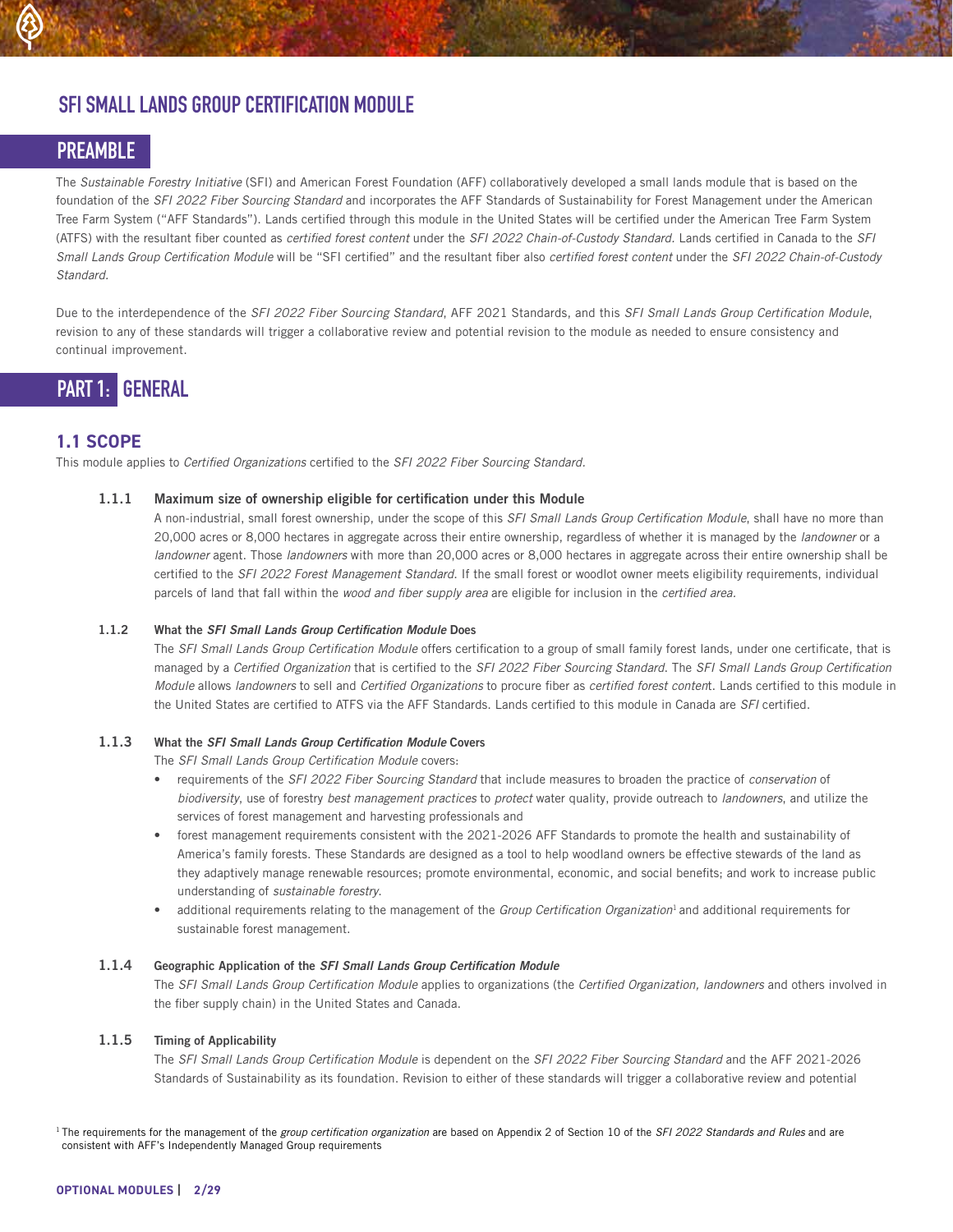revision to the SFI Small Lands Group Certification Module to ensure consistency and continual improvement. If the module is not reviewed and approved by both the SFI Board of Directors and AFF Board of Trustees, it will expire with the earliest expiry of either the *SFI 2022Fiber Sourcing Standard* or AFF's 2021-2026 Standards. If either SFI or AFF wish to make changes to the module, both organizations must agree and will work to make changes through a collaborative process.

## **1.2 REFERENCES**

This SFI Small Lands Group Certification Module incorporates, by dated or undated reference, provisions from other publications. These normative and informative references are cited at the appropriate places in the text and the publications are listed hereafter. For dated and undated references, the latest edition of the application applies.

#### **1.2.1** Normative references

- i. ISO/IEC 17021 Conformity Assessment Requirements for bodies providing audit and certification of management systems,
- ii. ISO/IEC Guide 2:2004 Standardization and Related Activities General Vocabulary
- iii. IAF MD 1:2007 Certification of Multiple Sites Based on Sampling
- iv. *SFI 2022 Standards and Rules*:
	- Section 3 *SFI 2022 Fiber Sourcing Standard*
	- Section 8 *SFI* Policies
	- Section 10 *SFI* 2022 Audit Procedures and *Auditor* Qualification and Accreditation
	- Section  $11$  Communication and Public Reporting
	- Section 13 a Optional Modules
	- Section 14 *SFI* Definitions
- v. Interpretations for the Requirements for the *SFI 2022 Standards and Rules*

For the purposes of this Module, the relevant definitions given in ISO/IEC Guide 2:2004 apply together with the definitions in the *SFI* Definitions (Section 14).

#### **1.2.2** Informative References

- i. 2021-2026 American Forest Foundation Standards of Sustainability for the American Tree Farm System
- ii. 2021-2026 American Forest Foundation Standards of Sustainability for the American Tree Farm System Guidance
- iii. 2021-2026 American Tree Farm System (ATFS) Independently Managed Group (IMG) Standards
- iv. American Tree Farm System (ATFS) Eligibility Requirements
- v. PEFC ST 1002:2018 Group Forest Management Certification
- vi. PEFC ST 1003:2018 Sustainable Forest Management Requirements
- vii. SFI Section 7 Guidance to *SFI 2022 Standards and Rules*
- viii. SFI Section 9 SFI Standards Development and Interpretations Process
- ix. SFI Section 12 Public Inquiries and Official Complaints

## **1.3 DEFINITIONS**

For the purposes of this module, the relevant definitions given in ISO/IEC Guide 2:2004 apply together with the definitions in the *SFI* Definitions (Section 14) together with the following definitions.

#### • certified area

 The forest area covered by a group forest certificate representing the sum of forest areas owned by *landowners* that are *Group Members.*  Lands certified to this module in the United States are certified to the American Tree Farm System (ATFS). Lands certified to this module in Canada are *SFI* certified.

• group certification organization

A specific type of multi-site organization where forest owners, forest owners' organizations, forest managers, forest products manufacturers or forest products distributors without a pre-existing legal or contractual link can form a group for the purposes of achieving certification and gaining eligibility for a sampling approach to certification audits against this module (Appendix 1 to Section 10).

• group forest certificate

A document confirming that the group certification organization complies with the requirements for certification to this module.

• group manager

An organization with overall responsibility for ensuring the conformity of forest management in the *certified area* of the *Group Certification* Organization to the certification requirements in this module.

The *Group Manager* must be a Certified Organization, certified to the SFI 2022 Fiber Sourcing Standard, with a fiber sourcing program that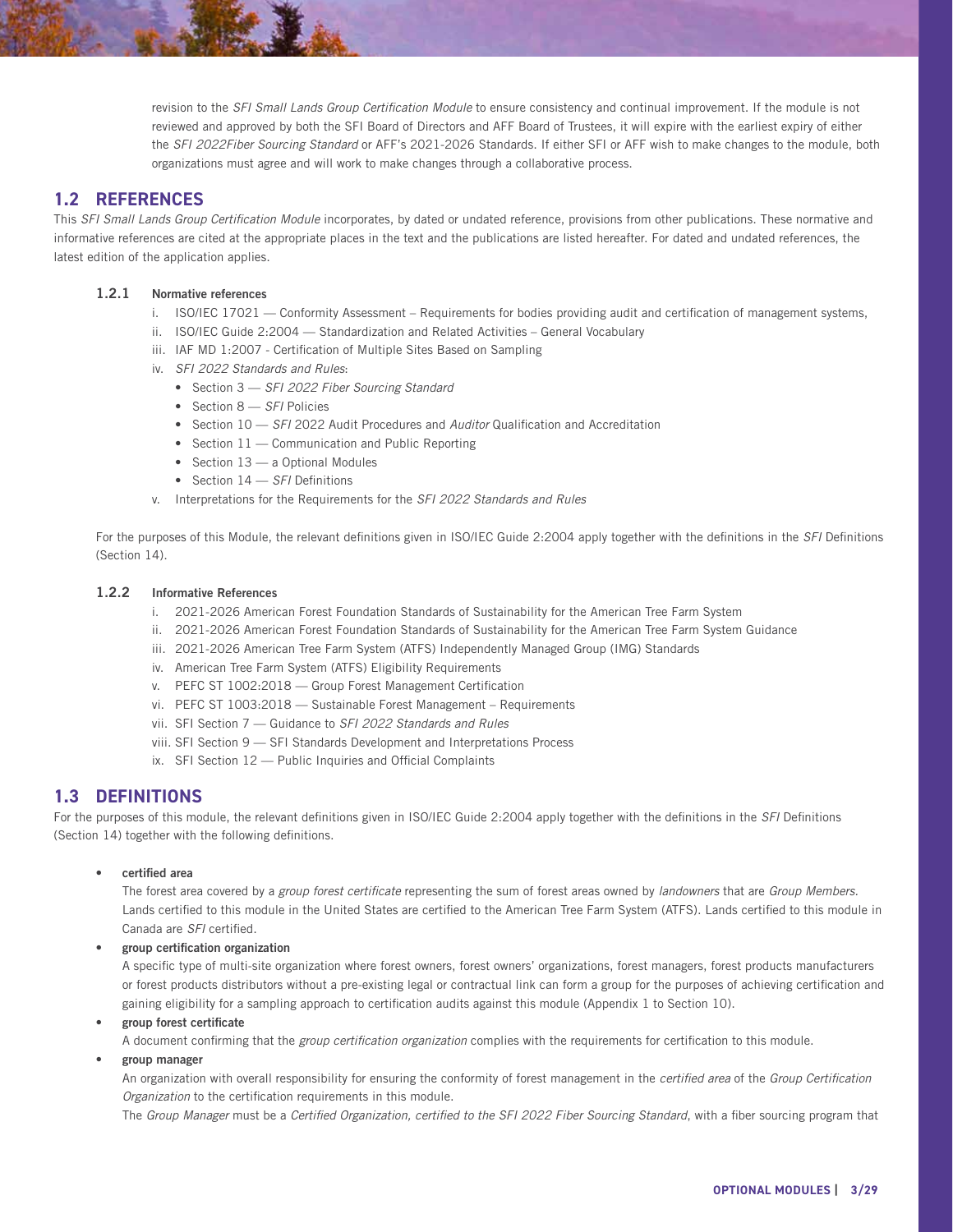acquires roundwood and/or field-manufactured residual chips.

#### • group member

 Landowners who own land to be certified by the group forest certification or *landowner agents* covered by the group forest certificate who have the legal authority to implement the certification requirements within the wood and fiber supply area.

#### **landowner**

Non-industrial entity or individual that holds title to the property.

landowner agent

A qualified resource professional, a qualified logging professional, a certified logging company, wood producer or other individual or organization that has the legal authority to manage forestland and implement the certification requirements on certified lands at the direction of *landowner* members within the wood and fiber supply area.

# **PART 2: SFI SMALL LANDS GROUP CERTIFICATION MODULE PRINCIPLES**

SFI Certified Organizations believe that non-industrial forest *landowners* have an important stewardship responsibility and a commitment to society, and they recognize the importance of maintaining viable commercial, family forest and *conservation* forest land bases.

SFI Certified Organizations are aware that family forest ownership is made up of large numbers of small forest holdings. The limited revenues from forest management operations on the small properties of these *landowners*; periodicity of their management activities and revenues; as well as a limited financial ability to demonstrate their conformity with forest management certification system requirements, represent significant barriers to forest certification.

SFI certification organizations shall have a written *policy* (or *policies*) to implement and achieve the *principles* defined in *SFI 2022 Fiber Sourcing Standard* together with the following principles in this module:

## **2.1 VOLUNTARY PARTICIPATION**

The SFI Small Lands Group Certification Module is based on a respect for property rights and on the voluntary commitment and participation of both *landowners* and *landowner agents*. Participation in the Group Certification Organization shall not require or bind *landowners* to harvest and sell timber or to supply the Certified Organization; participation also shall not prohibit *landowners* from participating in another Group Certification Organization outside ATFS or supplying another customer. Any supply commitments shall be stated in separately negotiated contracts between *landowners* and customers, and not as part of the written agreement(s) required by the *SFI Small Lands Group Certification Module. SFI* and Certified Organizations are committed to compliance with the competition laws of the United States and Canada, and the SFI Small Lands Group Certification Module shall not be construed to conflict with those laws.

## **2.2 SHARED RESPONSIBILITY**

The Certified Organization, as the *Group Manager* and the *Group Member* have shared responsibility for and commitment to *sustainable forestry practices*  on the land they own, manage or from which they procure raw material.

## **2.3 EFFICIENCY**

The SFI Small Lands Group Certification Module uses a wood and fiber supply area ("supply area") approach to achieving sustainable forest management (e.g., planning or monitoring of forest resources) where the supply area approach is more suitable and efficient due to the limited size and resources of individual *landowners*. The results of the wood and fiber supply area approach must be consistent with and inclusive of the forest management *practices* implemented by individual *landowners* and/or resource/*logging professionals*. Lands certified to this module in the United States are certified to ATFS. Lands certified to this module in Canada are SFI certified.

# **PART 3: REQUIREMENTS FOR MANAGEMENT OF THE GROUP**

## **3.1 RESPONSIBILITIES OF THE** *GROUP MANAGER***<sup>2</sup> :**

- **3.1.1** To ensure a commitment on behalf of the whole Group Certification Organization to establish and maintain *practices* and procedures in accordance with the requirements of this SFI Small Lands Group Certification Module.
- **3.1.2** To represent the whole Group Certification Organization in the certification process, including communications and relationships with the certification body, submission of an application for certification under this module and contractual relationship with the certification body.

<sup>2</sup>The requirements for the management of the group are based on eligibility criteria of chapter 4.1.1-4.1.4 of Appendix 1 and Appendix 2 to Section 10. In cases where the requirements of this document differ from Appendix 1 to Section 10, the requirements of this document are definitive.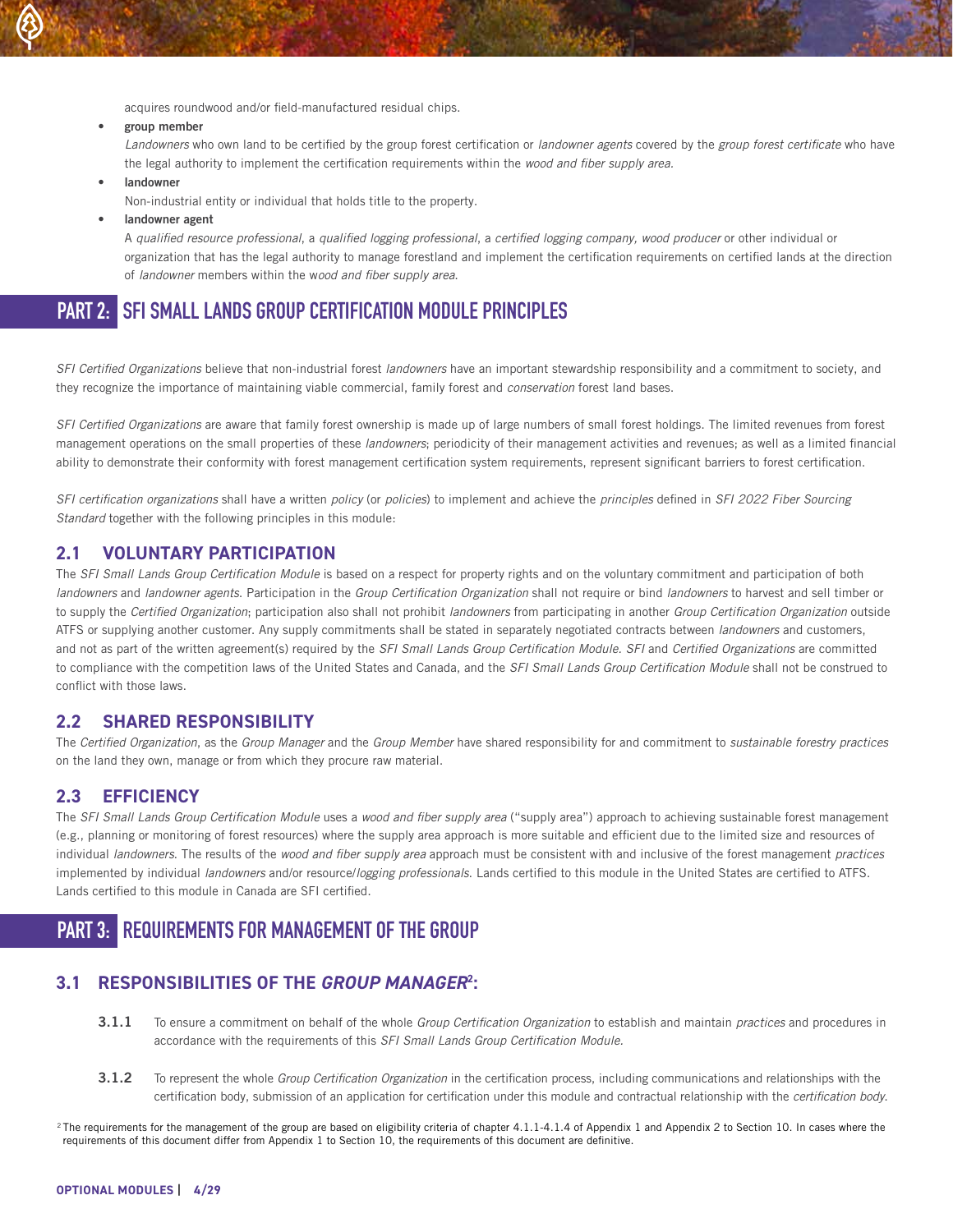- **3.1.3** To form a formal relationship with all *Group Members* based on a written agreement established directly between the *Group Manager* and each *Group Member* (every *landowner* and every *landowner agent*). The written agreement shall include3:
	- The Group Manager's enumeration of the conditions of participation in the group and group forest certificate, including disclosure of *Group Members i*neligibility to participate in an ATFS State program or Independently Managed Group (IMG);
	- The Group Manager's right and responsibility to implement and enforce any corrective or preventive measures, and to initiate the suspension of any *Group Member* from the scope of certification in the event of nonconformity with the requirements of the *SFI*  Small Lands Group Certification Module.
	- The Group Member's commitment to comply with the requirements of the SFI Small Lands Group Certification Module;
	- The Group Member's agreement to participate and comply with the conditions of membership and forest management operations as recommended in the *wood and fiber supply area* plan (or their own conforming forest management, where applicable);
	- The Group Member's agreement to be included under the scope of the Group Manager's group forest certificate.
- **3.1.4** To establish procedures for inclusion of new *Group Members* within the Group Certification Organization including an internal assessment of conformity with the SFI Small Lands Group Certification Module, implementation of corrective and relevant preventive measures.
- **3.1.5** To establish procedures for expulsion of *Group Members* from the group forest certificate, in cases of unresolved nonconformity, ownership transition or other circumstances, as appropriate, including documentation and timely reporting of decertification.
- **3.1.6** To maintain and achieve compliance with all requirements of the *SFI 2022 SFI Fiber Sourcing Standard* that outline relationship between the Certified Organization, landowners, and resource/logging professionals; and management review and continuous improvement (Objectives 1, 2, 3, 6, 7, 10 and 11).
- **3.1.7** To establish written procedures for the management of the Group Certification Organization and clearly define and assign responsibilities for sustainable forest management and compliance with the certification requirements of this module.
- **3.1.8** To provide all *Group Members* with information and guidance needed for effective implementation and maintenance of *practices* and procedures in accordance with the requirements of this SFI Small Lands Group Certification Module<sup>4</sup>.
- **3.1.9** To ensure all *Group Managers* and Landowner Agents have been trained to implement the requirements of the module specific to AFF's Standards of Sustainability for Certification and section 4.3 Forest Management Practices. *Group Managers* and Landowner *Agents* shall attend an ATFS inspector training at least once during every Standards eligibility period. Training in accordance with 4.3 Forest Management Practices may be accomplished through *SFI Implementation Committees* or other means.

#### **3.1.10** To keep records on:

- a. the Certified Organizations' and the Group Members' conformity with the relevant certification requirements as spelled out by this Module.
- b. all *Group Members*, including their contact details and, for *landowner* members, identification of their property and its/their sizes. c. the certified area.
- d. a record of operations carried out on the forest lands owned by the *Group Members* to support the internal monitoring program.
- e. the implementation of an internal monitoring program, its review and any preventive and/or corrective measures.
- f. the wood and fiber supply area plan as defined in 4.1, and the individualized goals and strategies for landowners, and/or the individual *landowner* management plan as defined in 4.2, as applicable.
- g. In the US, *Group Managers* share records of items A, B, C and E at least annually with AFF for documentation in the ATFS database to enable verification of the certified status of the *certified area*. In Canada, *Group Managers* share records of items A, B, C and E at least annually with *SFI.*
- **3.1.11** To maintain an annual internal audit or monitoring program sufficient to ensure conformance with the requirements of the *SFI Small*  Lands Group Certification Module<sup>5</sup> by the organization and individual Group Members. The Group Certification Organization must

<sup>3</sup> While the written agreement is established directly between the *Group Manager* and each *Group Member*, trained *landowner agents* may facilitate and transmit written agreements between *Group Manager* and *landowner* members.

<sup>&</sup>lt;sup>4</sup> The *Group Manager* should within the framework of Objective 3 (Use of Qualified Resource Professionals, Qualified Logging Professional and Certified Logging Companies), Objective 6 (Training and Education) and Objective 7 (Community Involvement and Landowner Outreach) of the *SFI 2022 Fiber Sourcing Standard* provide Group Members with information and guidance on the requirements of the SFI Small Lands Group Certification Module that are relevant to them and management operations on their land. <sup>5</sup>The internal audit/monitoring program should accommodate various verification and monitoring mechanisms required by the *SFI 2022 Fiber Sourcing Standard.*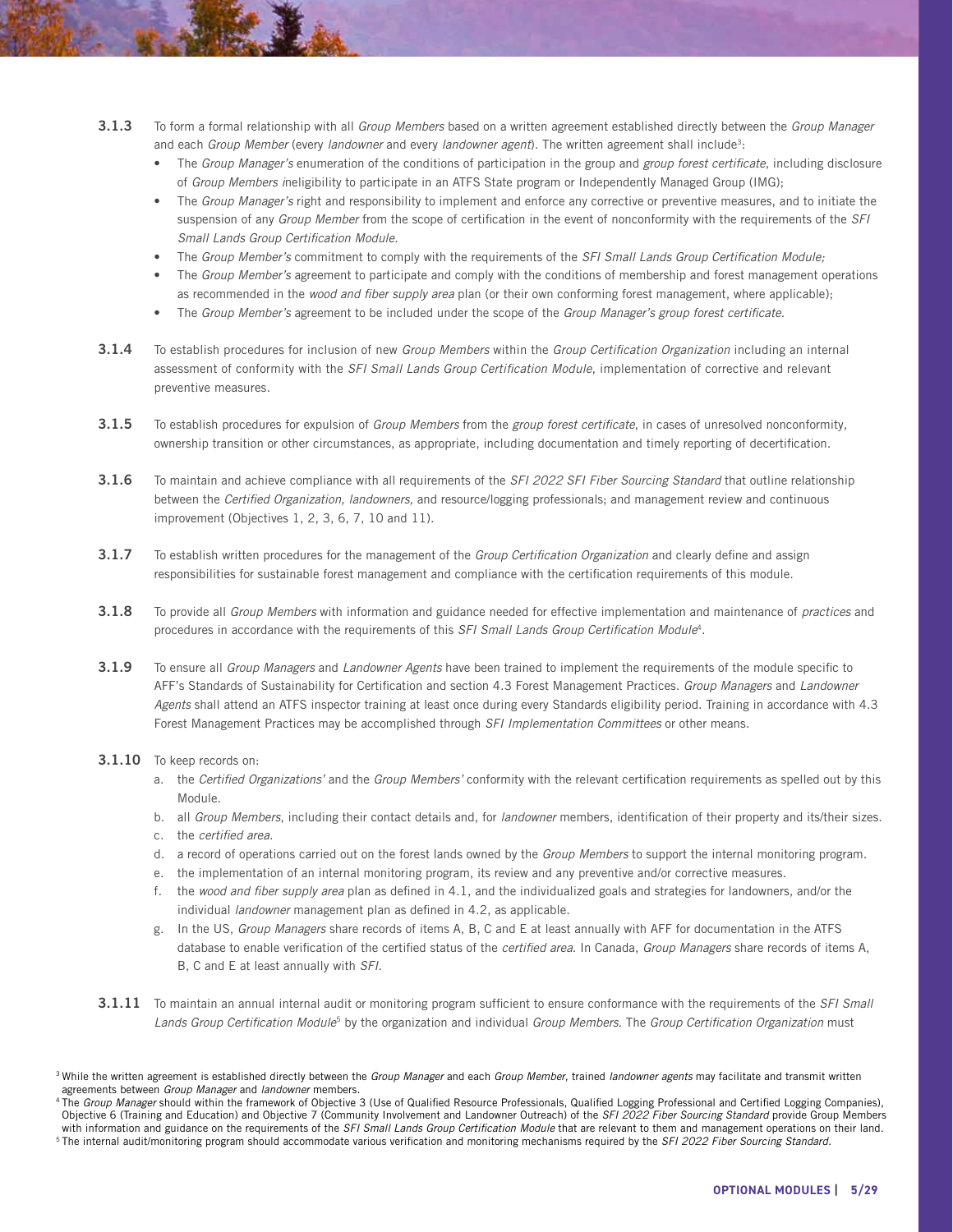implement an annual monitoring protocol in accordance with the following:

- i. The sample size should be calculated based on the number of *Group Members*.
- ii. The size of the sample should generally be the square root of the number of *Group Members*, rounded up to the upper whole number.
- iii. Twenty-five percent of the sample should be selected at random.
- iv. The size of the sample may be adapted up or down by a standard taking into account the following:
	- results of a risk assessment
	- results of internal monitoring or independent audits
	- quality/level of confidence of internal annual monitoring
	- use of technologies allowing gathering of information for specific requirements
	- based on other means of gathering information about activities on the ground
- **3.1.12** To operate a review of the conformity of *Group Members* based on results of internal audit and/or monitoring data sufficient to assess performance of the Group Certification Organization as a whole rather than at the individual Group Member's level<sup>6</sup>.
- **3.1.13** To establish corrective and preventive measures if required and evaluate the effectiveness of corrective actions taken.
- **3.1.14** To communicate to the relevant Certification Body those *Group Members* with serious and continuing non-conformities that have not been resolved and that resulted in the Group Member's expulsion from the group certification organization based on the results of internal audits and/or the monitoring program.
- **3.1.15** To consider within its internal audit/monitoring program information from the *Group Member* on continuing non-conformities that have been found if the *Group Member* is part of another group certification organization.
- **3.1.16** For landowners in the United States, to maintain and update the members of the Group Certification Organization and report to AFF or update the ATFS database to reflect entries and departures of *Group Members* from the Group Certification Organization.

## **3.2 RESPONSIBILITIES OF THE** *GROUP MEMBERS***:**

- **3.2.1** To commit through a written agreement with the *Group Manager* to implement and maintain the relevant requirements<sup>7</sup> of the *SFI Small* Lands Group Certification Module;
- **3.2.2** To respond effectively to all requests from the *Group Manager* or a certification body for relevant data, documentation or other information whether in connection with formal audits or reviews or other requirements;
- **3.2.3** To provide full co-operation and assistance in respect of the satisfactory completion of audits, reviews, monitoring, relevant routine inquiries or corrective actions;
- **3.2.4** To implement relevant corrective and preventive actions required by the *Group Manager*; and
- **3.2.5** To inform the *Group Manager* of any continuing non-conformities if the *Group Member* is part of another group certification organization.

# **PART 4: REQUIREMENTS FOR SUSTAINABLE FOREST MANAGEMENT**

The *Group Manager* shall ensure compliance of the Group Certification Organization with the requirements outlined in *SFI 2022 Fiber Sourcing Standard*<sup>8</sup> and the following additional requirements outlined in 4.1 the *Wood and Fiber Supply Area* Plan and 4.3 Forest Management Practices on Certified Area.

## **4.1** *WOOD AND FIBER SUPPLY AREA* **PLAN**

The *Group Manager* shall develop and update a wood and fiber supply area plan that adequately covers the fiber procurement area by the *Group*  Certification Organization. The plan shall:

<sup>7</sup> The Group Manager should within the framework of Objective 3 (Use of Qualified Resource Professionals, Qualified Logging Professional and Certified Logging Companies), Objective 6 (Training and Education) and Objective 7 (Community Involvement and Landowner Outreach) of the *SFI 2022 Fiber Sourcing Standard* provide *Group Members*  with a specific list and guidance on the requirements of the SFI Small Lands Group Certification Module that are relevant to them and management operations on their land.

8 This list and guidance also includes Interpretations for the Requirements for the *SFI 2022 Standards and Rules* relevant to the *SFI 2022 Fiber Sourcing Standard* or to the additional requirements.

<sup>6</sup> The review of the conformity and the corrective and preventive measures should be performed within the framework of Objective 10 of the *SFI 2022 Fiber Sourcing Standard*  (Management Review and Continuous Improvement).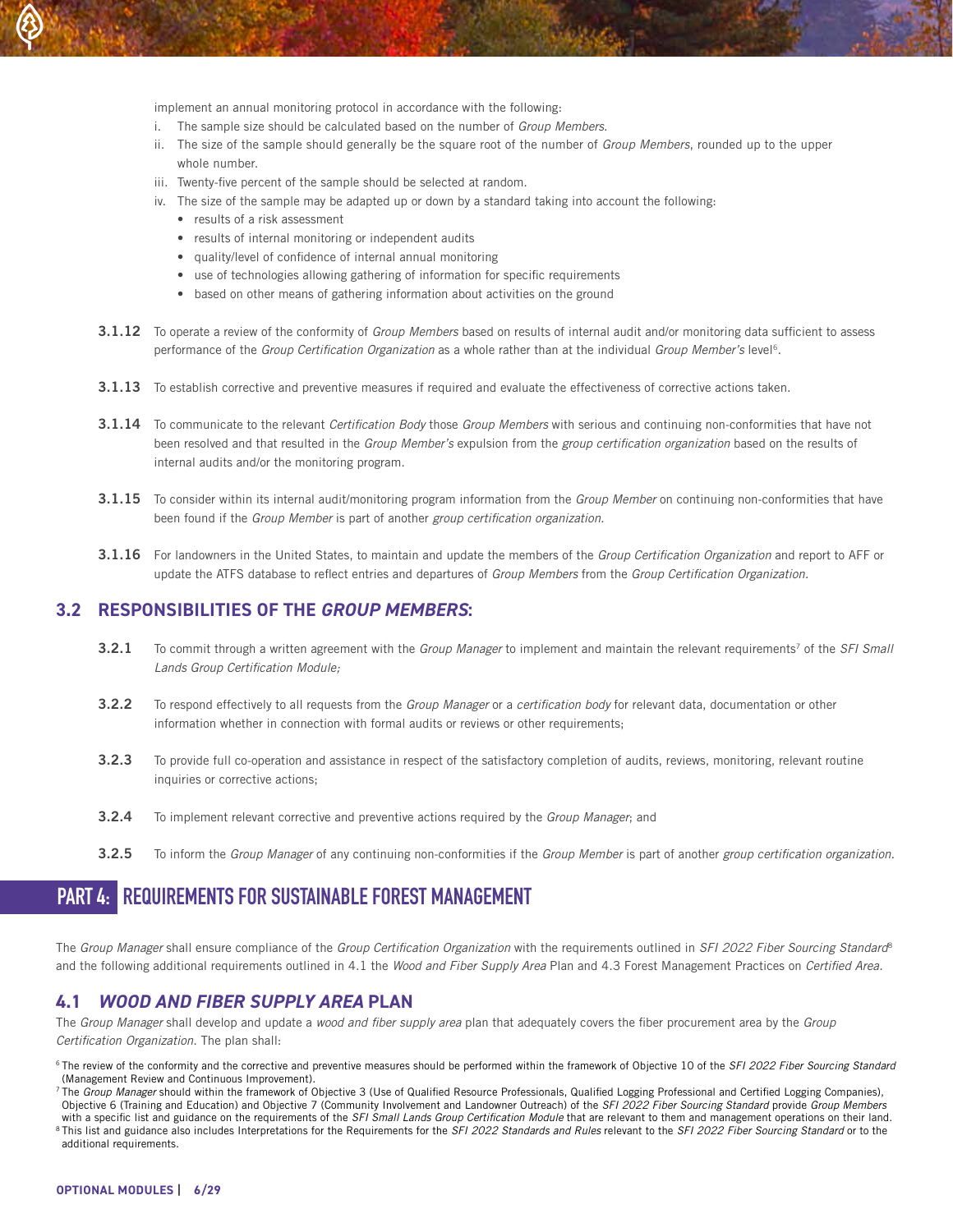- **4.1.1** Be based on a *long-term* resource analysis including periodic or ongoing *forest inventory*, mapping and monitoring of forest resources; and include or be based on analysis of social, environmental and economic impacts of forest operations on forest resources;
- **4.1.2** Promote the maintenance and enhancement of the quantity of forest resources. Promote *afforestation* of agricultural and treeless land into forests. Identify risks of conversion of forests to non-forest uses and measures to mitigate this risk.
- **4.1.3** Be consistent with applicable legislation and land-use plans;
- **4.1.4** Include a description of forest resources, their different uses and functions, and objectives for their management;
- **4.1.5** Include analysis and determination of *long-term* sustainable harvest levels by monitoring *growth and drain* trends across the *wood*  and fiber supply area. The monitoring system shall identify trends and develop forest management activities, on the certified area, to promote sustainable harvesting levels on the wood and fiber supply area.
- **4.1.6** Include a review of non-timber activities and opportunities (e.g., *conservation* of soil, air and water quality, carbon, *biological diversity*, *wildlife* and *aquatic habitats*, recreation and aesthetics); and sustainable management and use of those non-timber forest products that are affected by forest management *practices*;
- **4.1.7** Review results of monitoring of harmful agents, such as environmentally or economically undesirable wildfire, pests, diseases, invasive exotic plants and animals and list or provide information on measures to protect forests from those agents to maintain and improve *long-term forest health, productivity* and economic viability;
- **4.1.8** Include identification and mapping of sensitive sites and areas with high *biodiversity* values on the certified area and the *wood and*  fiber supply area;
- **4.1.9** Include identification and mapping of areas with specific water and soil *protection* functions, including steps to ensure their *protection*, maintenance and enhancement of their protective functions;
- **4.1.10** Include description of appropriate *silviculture* and regeneration methods to achieve forest management objectives identified in 4.1 and 4.3;
- **4.1.11** Be made available to the relevant *landowners* and/or *landowner agents* and provide the basis for the Certified Organization's verification, internal audit or monitoring program<sup>9</sup>;
- **4.1.12** Be made publicly available, except confidential business and personal information and other information made confidential by legislation or for the *protection* of cultural sites or sensitive natural resources; and
- **4.1.13** Identify *landowner* goals and strategies and *silviculture* for achieving those goals to be applied to each individual *landowner* appropriate to the size, scale and intensity of small lands certified via the module.

## **4.2.** *GROUP MEMBER'S* **MANAGEMENT PLAN**

In the event that a *landowner*, or *landowner agent*, opts to have and implement a written forest management plan for an individual group member, it shall be consistent with the size of the ownership and the scale and intensity of the forest activities.

- **4.2.1** Management plan shall be active, adaptive and embody the landowner's current objectives, remain appropriate for the land certified and reflect the current state of knowledge about natural resources and sustainable forest management.
- **4.2.2** Management plan shall:
	- a. Describe current forest conditions, landowner's objectives, management activities aimed at achieving landowner's objectives, document a feasible strategy for activity implementation and include a map accurately depicting significant forest-related resources.

9 The Objective 3 (Use of Qualified Resource Professionals, Qualified Logging Professional and Certified Logging Companies), Objective 6 (Training and Education) and Objective 7 (Community Involvement and Landowner Outreach) of the *SFI 2022Fiber Sourcing Standard* provides a framework for communicating the content of the forest management plan or its relevant parts to *landowners*, resource and logging professionals and for its on-the ground implementation.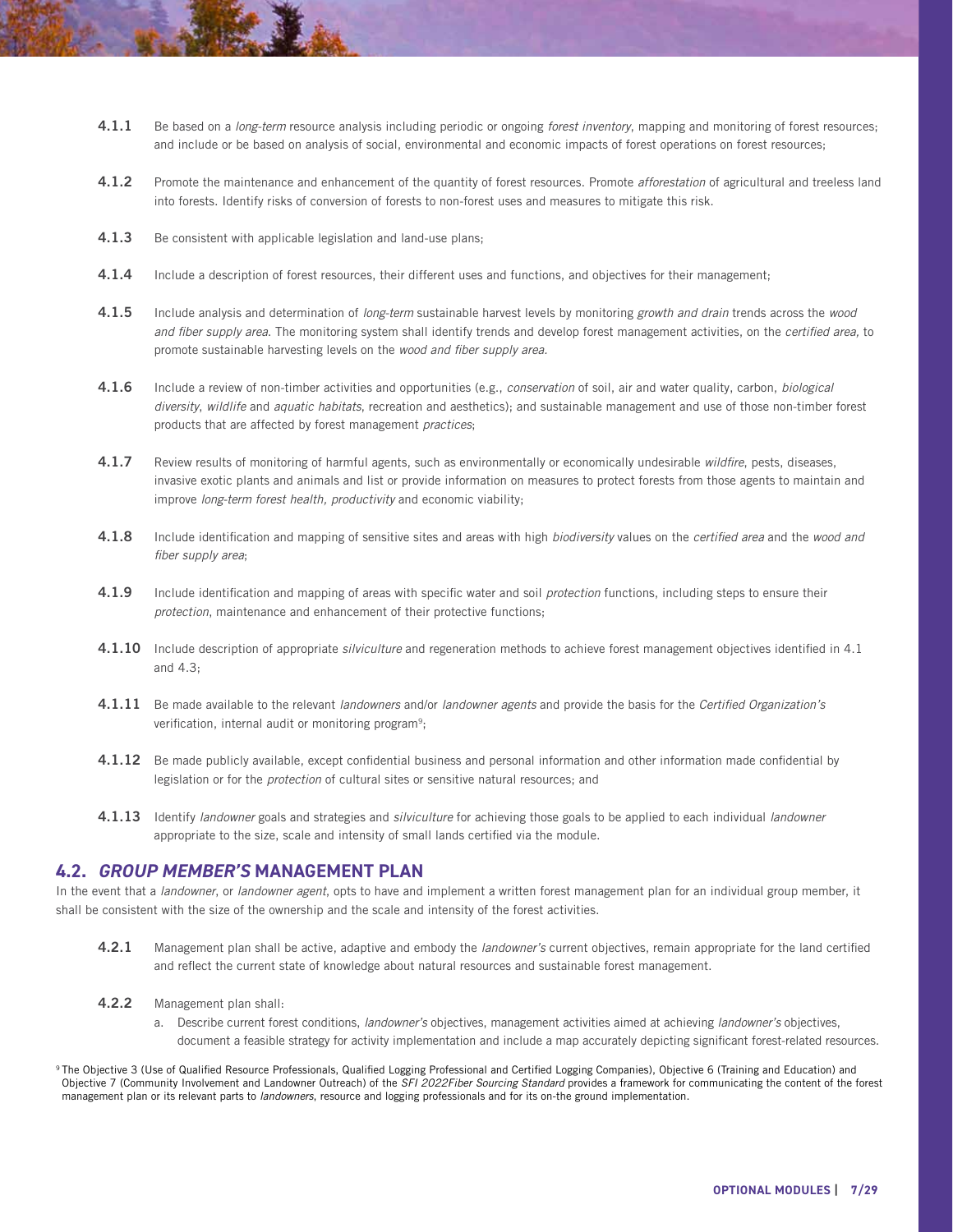- b. Demonstrate consideration of the following resource elements: *forest health*, soil, water, wood and fiber production, *threatened or endangered species, special sites, invasive species* and Forests of Recognized Importance10 (in the United States) or *Forests with Exceptional Conservation Value* (in Canada). Where present and relevant to the property, the plan shall describe management activities related to these resource elements.
- c. Where present, relevant to the property and consistent with landowner's objectives, the plan preparer should consider, describe and evaluate the following resource elements: fire, *wetlands*, desired species, recreation, forest aesthetics, biomass and carbon.
- **4.2.3** The Landowner or *landowner agent* should monitor for changes that could interfere with the management objectives as stated in management plan. When problems are found, reasonable actions are taken.

## **4.3 FOREST MANAGEMENT PRACTICES ON** *CERTIFIED AREA*

The *Group Manager* shall ensure through a verifiable *monitoring system* that:

- 4.3.1 Landowner shall comply with all relevant federal, state, provincial, county, and municipal laws, regulations and ordinances governing forest management activities.
	- 4.3.1.1 Landowner shall comply with all relevant laws, regulations and ordinances and will correct conditions that led to adverse regulatory actions, if any.
	- 4.3.1.2 Landowner should obtain advice from appropriate qualified natural resource professionals or qualified contractors who are trained in, and familiar with, relevant laws, regulations, and ordinances.
- **4.3.2** *Reforestation* or *afforestation* shall be achieved by a suitable process that ensures adequate stocking levels.
	- 4.3.2.1 *Reforestation* or *afforestation* shall achieve adequate stocking of desired species reflecting the landowner's objectives, within five years after regeneration harvest, or an appropriate time frame for local conditions, or within a time interval as specified by applicable regulation.
- **4.3.3** Landowner shall meet or exceed *practices* prescribed by state or provincial forestry *best management practices* that are applicable to the property.
	- 4.3.3.1 Landowner shall implement specific state or provincial forestry *best management practices* that are applicable to the property. 4.3.3.2 Landowner shall minimize road construction and other disturbances within riparian zones and *wetlands*.
- **4.3.4** Landowner shall consider a range of forest management activities to control pests, pathogens, and unwanted vegetation.
	- 4.3.4.1 Landowner should evaluate alternatives to pesticides for the prevention or control of pests, pathogens, and unwanted vegetation to achieve specific management objectives.
	- 4.3.4.2 Pesticides used shall be approved by the Environmental Protection Agency (EPA) in the United States or the Pest Management Regulatory Agency (PMRA) of Health Canada, and applied, stored, and disposed of in accordance with EPA or PMRA approved labels and by persons appropriately trained, licensed, and supervised.
- **4.3.5** When used, prescribed fire shall conform with landowner's objectives and all applicable rules, laws, and regulations.
- **4.3.6** Prescribed burns shall conform with the landowner's objectives and state and *local* laws and regulations. Forest management activities shall *protect habitats* and communities occupied by *threatened or endangered species* as required by law.
	- 4.3.6.1 Landowner shall confer with natural resource agencies, state or provincial natural resource heritage programs (i.e., NatureServe databases), qualified natural resource professionals or other current sources of information to determine occurrences of *threatened or endangered species*on the property and their habitat requirements.
	- 4.3.6.2 Forest management activities shall incorporate measures to *protect* identified *threatened or endangered species* on the property.
- 4.3.7 Landowner should address the desired species and/or desired forest communities when conducting forest management activities, if consistent with landowner's objectives.
	- 4.3.7.1 Landowner should consult available and accessible information on management of the forest for desired species and/or forest communities and integrate it into forest management.

<sup>&</sup>lt;sup>10</sup> Globally, regionally and nationally significant large forest landscape areas of exceptional ecological, social, cultural or biological values. These forests are evaluated at the landscape level, rather than the stand level, and are recognized for a combination of unique values, rather than a single attribute.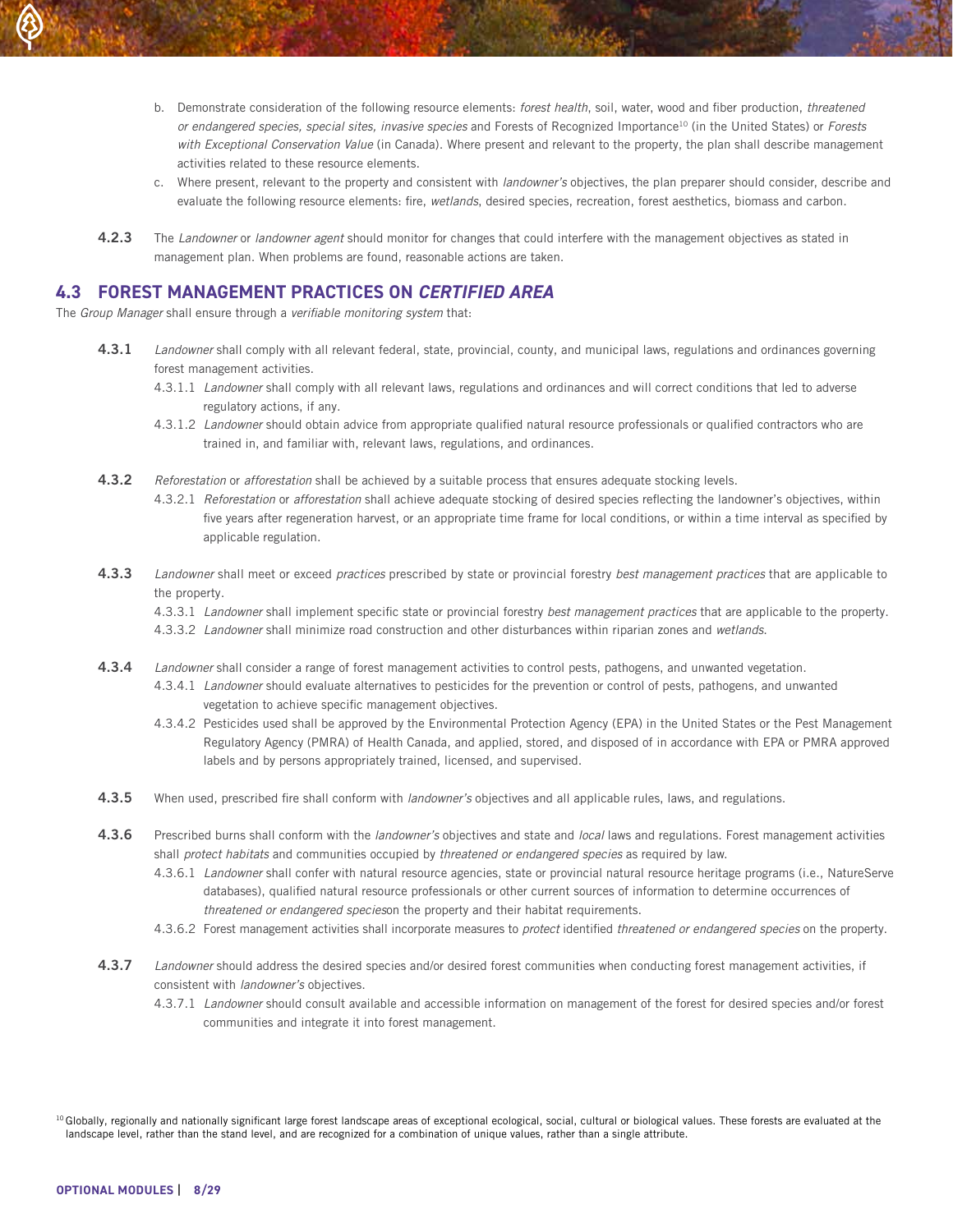- **4.3.8** Landowner should make practical efforts to promote *forest health*.
	- 4.3.8.1 Landowner should make practical efforts to promote *forest health*, including prevention, control or response to disturbances such as wildland fire, *invasive species* and other pests, pathogens or unwanted vegetation, to achieve specific management objectives.
- **4.3.9** Where present, forest management activities should maintain or enhance Forests of Recognized Importance (in the United States) or *Forests with Exceptional Conservation Value* (in Canada).
	- 4.3.9.1 Appropriate to the scale and intensity of the situation, forest management activities should incorporate measures to contribute to the conservation of identified Forests of Recognized Importance (in the United States) or *Forests with Exceptional Conservation Value* (in Canada).
- **4.3.10** Landowner should manage the visual impacts of forest management activities consistent with the size of the forest, the scale and intensity of forest management activities and the location of the property. 4.3.10.1 Forest management activities should apply visual quality measures compatible with appropriate silvicultural practices.
- **4.3.11** Forest management activities shall consider and maintain any *special sites* relevant on the property. 4.3.11.1 Landowner shall make a reasonable effort to locate and protect *special sites* appropriate for the size of the forest and the scale and intensity of forest management activities.
- 4.3.12 Landowner should use qualified natural resource professionals and qualified contractors when contracting for services.
	- 4.3.12.1 Landowner should seek qualified natural resource professionals and qualified contractors.
	- 4.3.12.2 Landowner should engage qualified contractors who carry appropriate insurance and comply with appropriate federal, state, provincial and *local* safety and fair labor rules, regulations, and standard *practices*.
	- 4.3.12.3 Landowners should retain appropriate contracts or records for forest product harvests and other management activities to demonstrate conformance to the standards.
	- 4.3.12.4 Landowner or designated representative shall monitor forest product harvests and other management activities to ensure they conform to their objectives. Harvest, utilization, removal, and other management activities shall be conducted in compliance with the *landowner's* objectives and to maintain the potential of the property to produce forest products and other benefits sustainably.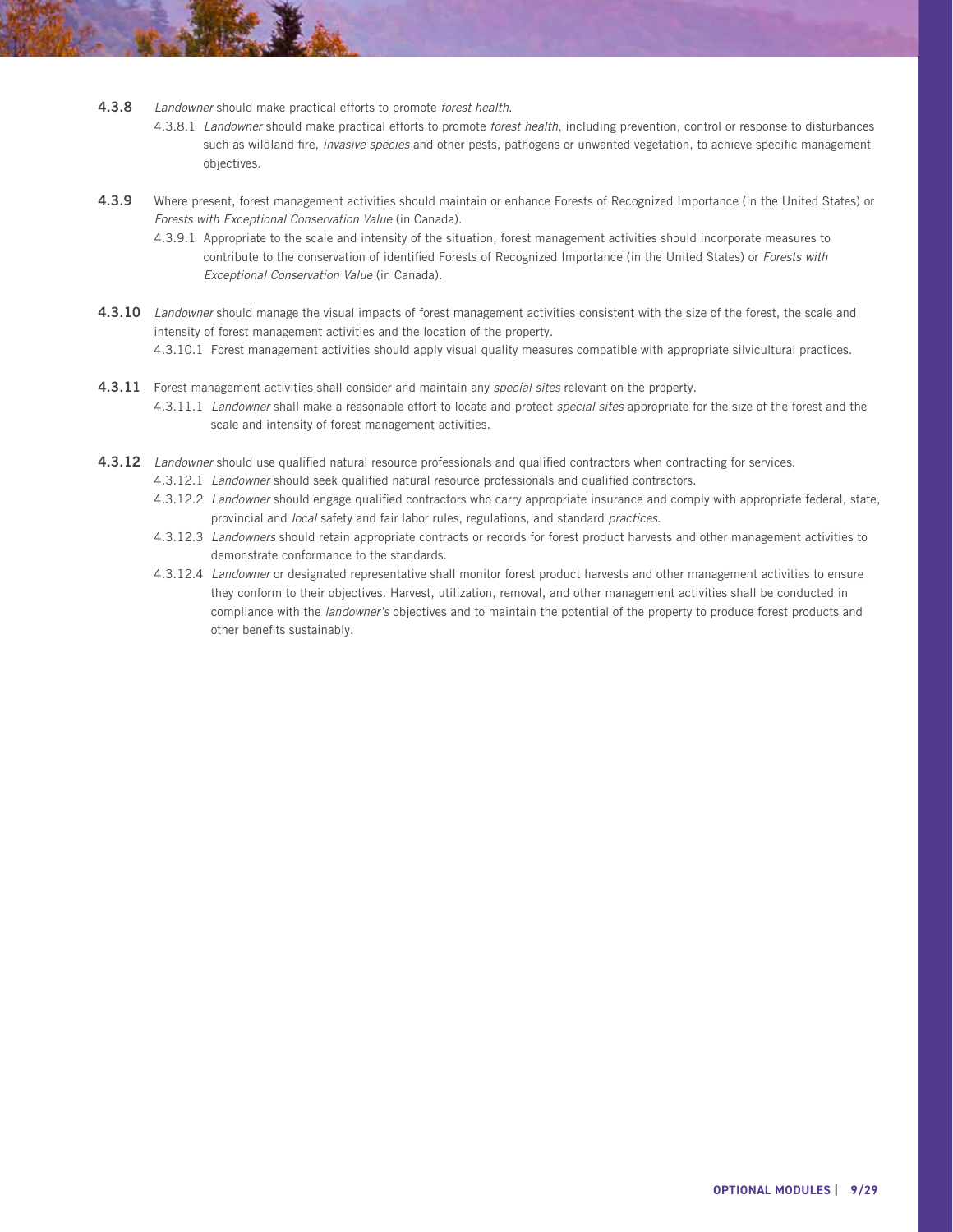# **SFI SMALL-SCALE FOREST MANAGEMENT MODULE FOR INDIGENOUS PEOPLES AND FAMILIES**

# **PART 1: GENERAL**

# **1.1 SCOPE**

The *SFI Small-Scale Forest Management Module for Indigenous Peoples and Families* (the module) applies to individual *small-scale forest properties* or *forest licenses* and to groups of small-scale forests co-operating for the purposes of obtaining *sustainable forest management* certification.

The module offers the managers of small-scale public forests, including those within the jurisdiction of Indigenous governments, and owners of smallscale private forests the opportunity to participate individually or within a group certification organization, to benefit from the economies of scale afforded by working with a group of small-scale forest owners and managers of forest licenses.

## **1.2 ELIGIBILITY FOR CERTIFICATION UNDER THE** *SFI SMALL-SCALE FOREST MANAGEMENT MODULE FOR INDIGENOUS PEOPLES AND FAMILIES*

Any *small-scale forest property or forest license* managed or owned by Indigenous peoples, families, communities, or joint ventures where the total area in timber production does not exceed 20,000 hectares is eligible for certification to the module. The total area certified to the module may exceed 20,000 hectares when the non-timber producing areas and areas managed for *conservation* or recreation purposes are included.

*Small-scale forest properties and forest licenses* between 5,000 and 20,000 hectares must be under the management of a qualified resource professional or an individual that meets the legal requirements for planning and supervising forest management practices for the jurisdiction.

*Small-scale forest properties and forest license* include but are not limited to:

- Small forest properties or woodlots:
- British Columbia Woodlot Licences;
- Forestlands owned or managed by First Nations or Métis peoples, families, communities, or joint ventures (e.g., First Nations Woodland Licenses — British Columbia; County Forests — Ontario); and
- Crown forest licensed to communities (e.g., Community Forest Agreement British Columbia; Lots Intramunicipaux Quebec; Community Forests - Nova Scotia).

Forests with more than 20,000 hectares of land managed for timber production shall certify to the *SFI 2022 Forest Management Standard.*

Land used for purposes other than *sustainable forest management* are not within the scope of this module. Forestland converted from forest to non-forest uses shall not be certified to this *SFI Small-Scale Forest Management Module for Indigenous Peoples and Families.* This does not apply to forestlands used for forest management infrastructure such as forest roads, log processing areas, recreation trails or hunting.

## **1.3 WHAT THE** *SFI SMALL-SCALE FOREST MANAGEMENT MODULE FOR INDIGENOUS PEOPLES AND FAMILIES* **DOES**

Private forest ownership in Canada consists of more than 450,000 forestland owners. In addition, there are many small-scale forests under the management of communities, *Indigenous Peoples*, or the federal government on behalf of *Indigenous Peoples*. The limited revenues from forest management operations on small-scale forests, their periodic management activities, as well as a limited financial ability to demonstrate their conformity to the requirements of a forest management certification system, may present significant barriers to certification.

The module offers a pathway to certification for individual forests or for a group of forests operating as a group certification organization under a single certificate. The module allows *members* to sell fiber as certified forest content and satisfies the requirements for the use of *SFI 2022 Chain-of-Custody Standard.* 

The *certified organization* as defined in this module can also provide the management structure to address the forest management requirements associated with carbon-offset protocols.

## **1.4 WHAT THE** *SFI SMALL-SCALE FOREST MANAGEMENT MODULE FOR INDIGENOUS PEOPLES AND FAMILIES* **COVERS:**

- requirements of the *SFI 2022 Forest Management Standard* applicable to small-scale managed forests that seek to enhance forest management *practices* to address the *conservation* of *biodiversity*, *protection* of water quality and quantity, *soil health* and *productivity*, *reforestation*, and the use of qualified resource professionals and qualified logging professionals where available;
- additional requirements for *sustainable forest management* that are applicable to small-scale managed forests; and
- requirements relating to the management of the group certification organization (see Part 4).

**OPTIONAL MODULES | 10/29**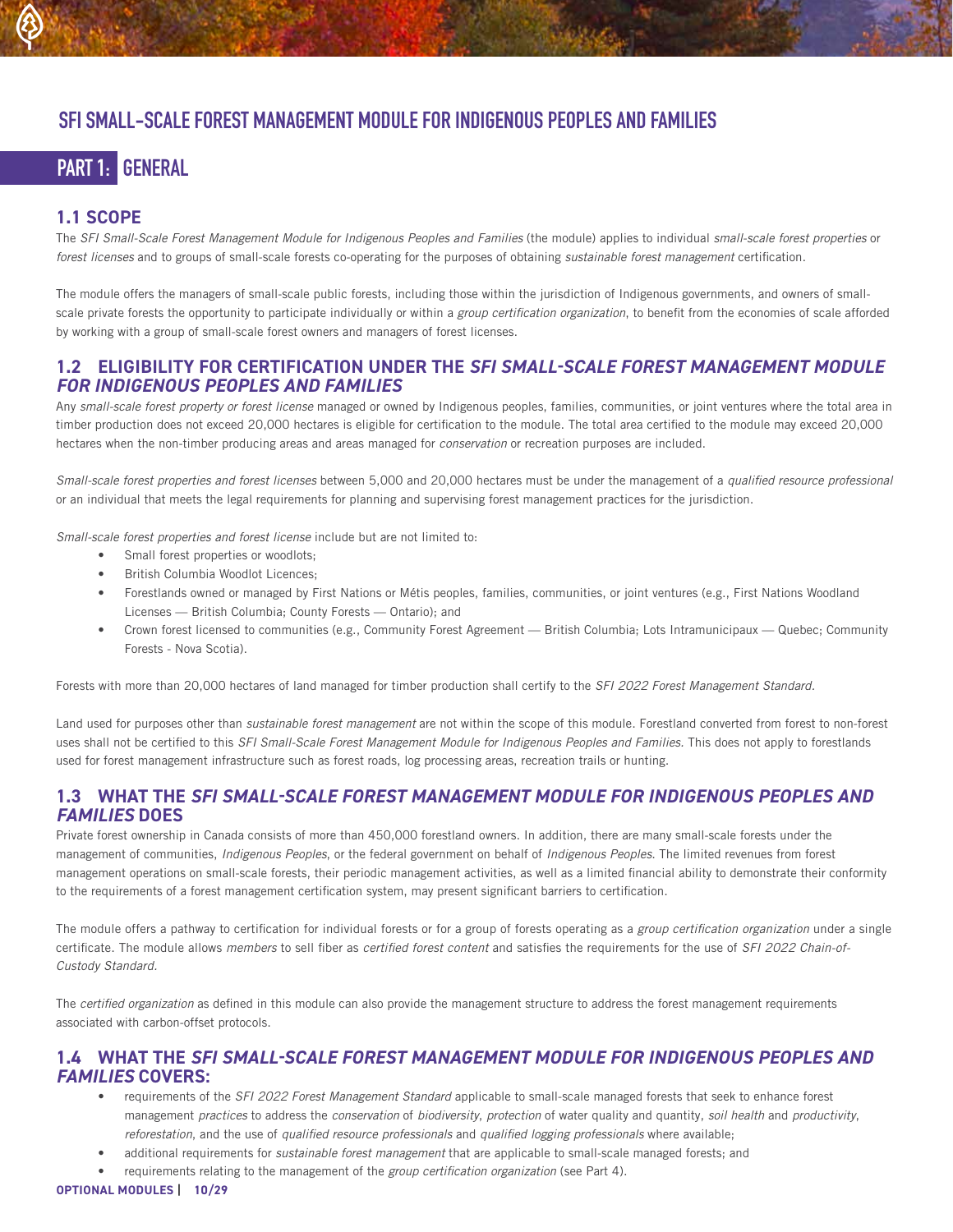# **1.5 GEOGRAPHIC APPLICATION OF THE** *SFI SMALL-SCALE FOREST MANAGEMENT MODULE FOR INDIGENOUS PEOPLES AND FAMILIES*

The module applies to individually owned forests or managed public forests and group certification organizations in Canada.

# **PART 2: REFERENCES**

This module incorporates, by dated or undated reference, provisions from other publications. These normative and informative references are cited at the appropriate places in the text and the publications are listed in 2.1. For dated and undated references, the latest edition of the application applies.

## **2.1 NORMATIVE REFERENCES**

- i. ISO/IEC 17021-1 Conformity Assessment Requirements for bodies providing audit and certification of management systems
- ii. ISO/IEC Guide 2:2004 Standardization and Related Activities General Vocabulary
- iii. *SFI 2022 Standards and Rules:*
	- Section 2 — *SFI 2022 Forest Management Standard*
	- Section 8 *SFI Policies*
	- Section 10 SFI 2022 Audit Procedures and Auditor Qualification and Accreditation
	- Section 11 Communication and Public Reporting
	- Section 13 Optional Modules
	- Section 14 *SFI* Definitions
- iv. Interpretations for the Requirements for the *SFI 2022 Standards and Rules*

For the purposes of this module, the relevant definitions given in ISO/IEC Guide 2:2004 apply together with the definitions in the *SFI* Definitions (Section 14).

#### **2.2 INFORMATIVE REFERENCES**

- i. PEFC ST 1002:2018 Group Forest Management Certification
- ii. PEFC ST 1003:2018 Sustainable Forest Management Requirements
- iii. Section 4 *SFI 2022 Chain-of-Custody Standard*
- iv. Section 6 Rules for Use of *SFI* On-Product Labels and Off-Product Marks
- v. Section 7 Guidance to *SFI 2022 Standards and Rules*
- vi. Section 9 SFI Standards Development and Interpretations Process
- vii. Section 12 Public Inquiries and Official Complaints

Definitions: All italicized terms in the *SFI Small-Scale Forest Management Module for Indigenous Peoples and Families* are defined in Appendix 1.

# **PART 3: PRINCIPLES**

The *principles* underlying this module are based on a belief that small-scale forest landowners and land managers have an important stewardship responsibility and commitment to society, and that they recognize the importance of managing forests for *conservation* and traditional values, in addition to commercial benefits. Landowners, managers and *members* of group certification organizations understand the need to keep forestland as forest and protected from conversion to non-forest use.

Individual forest landowners, land managers and group certification organizations certified to the module shall have written procedures to implement and achieve the requirements included in the module, that are consistent with and advance the following principles:

#### 1. *Sustainable Forestry*

To practice *sustainable forestry* means meeting the needs of the present while promoting the ability of future generations to meet their own needs by practicing a land stewardship ethic that integrates *reforestation* and the managing, growing, nurturing and harvesting of trees for useful products, and for the provision of *ecosystem services* such as the *conservation* of soil, air and water quality and quantity, *climate change adaptation and mitigation*, *biological diversity, wildlife* and *aquatic habitats*, recreation and aesthetics.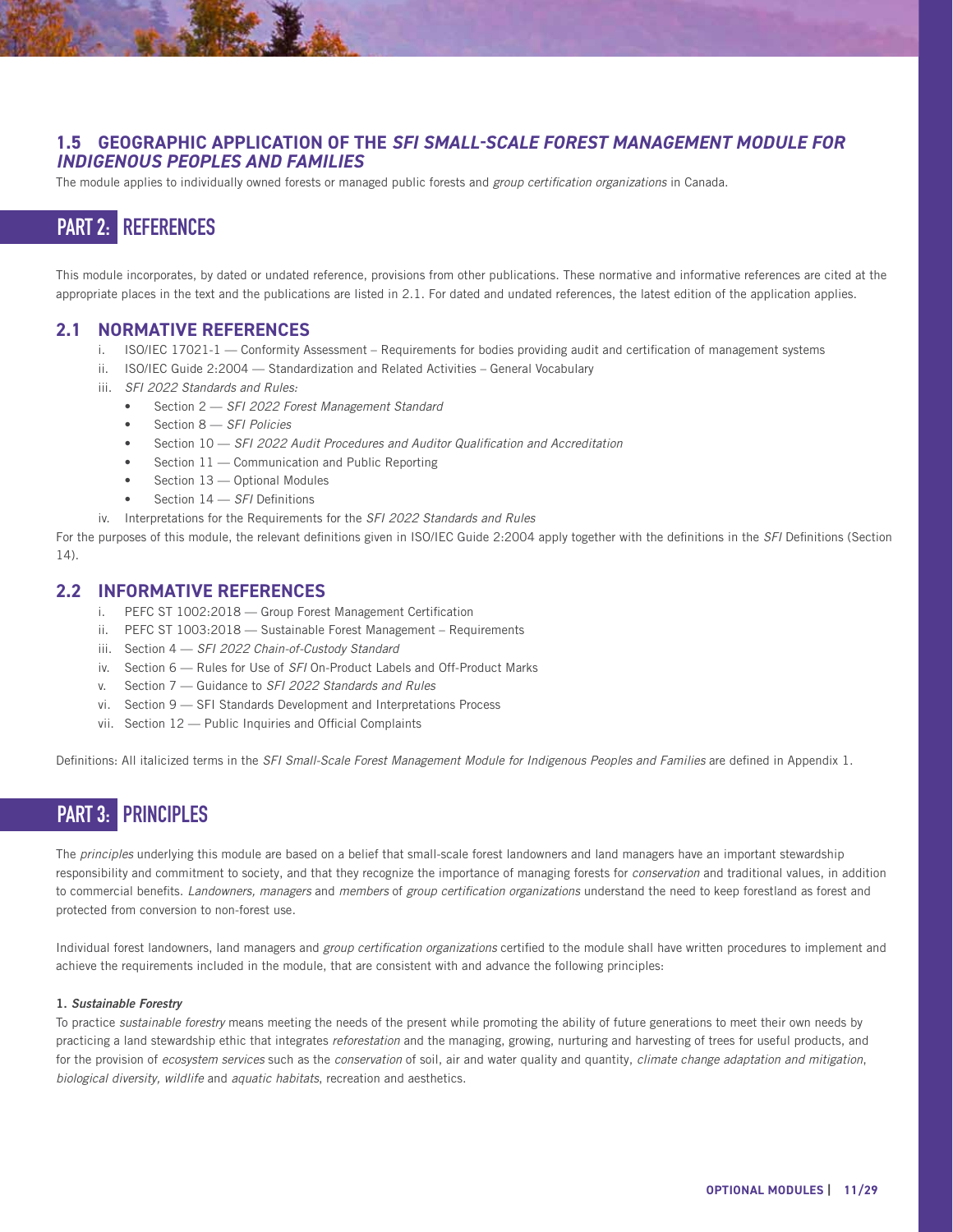#### 2. *Forest Productivity* and *Health*

To provide for regeneration after harvest, maintain the health and productive capacity of the forest land base, and to *protect* and maintain *long-term forest health* and *productivity*. In addition, to *protect* forests from economically, environmentally or socially undesirable impacts of wildfire, pests, diseases, *invasive species* and other damaging agents and thus maintain and improve *long-term forest health* and *productivity.*

#### 3. *Protection* of Water Resources

To *protect* and maintain the water quality and quantity of water bodies and *riparian areas,* and to conform with forestry *best management practices* to *protect* water quality, to meet the needs of both human communities and ecological systems.

#### 4. *Protection* of *Biological Diversity*

To manage forests in ways that *protect* and promote *biological diversity*, including animal and plant species, *wildlife habitats, ecologically and culturally important species*, *threatened and endangered* species (i.e., *Forest with Exceptional Conservation Values*) and native *forest cover types* at multiple scales.

#### 5. Aesthetics and Recreation

To manage the visual impacts of forest operations, and to provide recreational opportunities for the public.

#### 6. *Protection* of *Special Sites*

To manage lands that are geologically or *culturally important* in a manner that takes into account their unique qualities.

#### 7. Legal Compliance

To comply with applicable federal, provincial, state, and *local forestry* and related environmental laws, statutes, and regulations.

#### 8. Research

To support advances in *sustainable forest management* through research, science, and technology.

#### 9. Training and Education

To improve the practice of *sustainable forestry* through training and education *programs.*

#### 10. Community Involvement and Social Responsibility, and Respect for Indigenous Rights

To broaden the practice of *sustainable forestry* on all lands through community involvement, socially responsible practices, and through recognition and respect of Indigenous Peoples' rights and traditional forest-related knowledge.

#### 11. Transparency

To broaden the understanding of forest certification to the *SFI Small-Scale Forest Management Module for Indigenous Peoples and Families*. by documenting certification audits and making the findings publicly available.

#### 12. Continual Improvement

To continually improve the *practice* of forest management, and to monitor, measure and report performance in achieving the commitment to *sustainable forestry.*

#### 13. Responsible *Fiber Sourcing*

To use and promote *sustainable forestry* across a diversity of ownership and management types in the United States and Canada that is both scientifically credible and socially, environmentally, and economically responsible and to avoid sourcing from *controversial sources* both domestically and internationally.

# **PART 4: REQUIREMENTS FOR MANAGEMENT OF A GROUP CERTIFICATION ORGANIZATION**

The requirements of Part 4 apply only to the manager and *members* of a group certification organization. Part 4 does not apply to individual *land managers* or landowners.

## **4.1 RESPONSIBILITIES OF THE** *GROUP CERTIFICATION ORGANIZATION* **MANAGER11:**

**4.1.1** Provide a commitment12 on behalf of the group certification organization to establish and maintain *practices* and procedures in accordance with the requirements of this module.

<sup>11</sup> The requirements for the management of the group are based on eligibility criteria in Appendix 3 of this Module.<br><sup>12</sup> The requirement for *member* commitment is consistent with a requirement for a *policy* (or *polici agement Module for Indigenous Peoples and Families* and the *principles* of the *SFI 2022 Forest Management Standard.*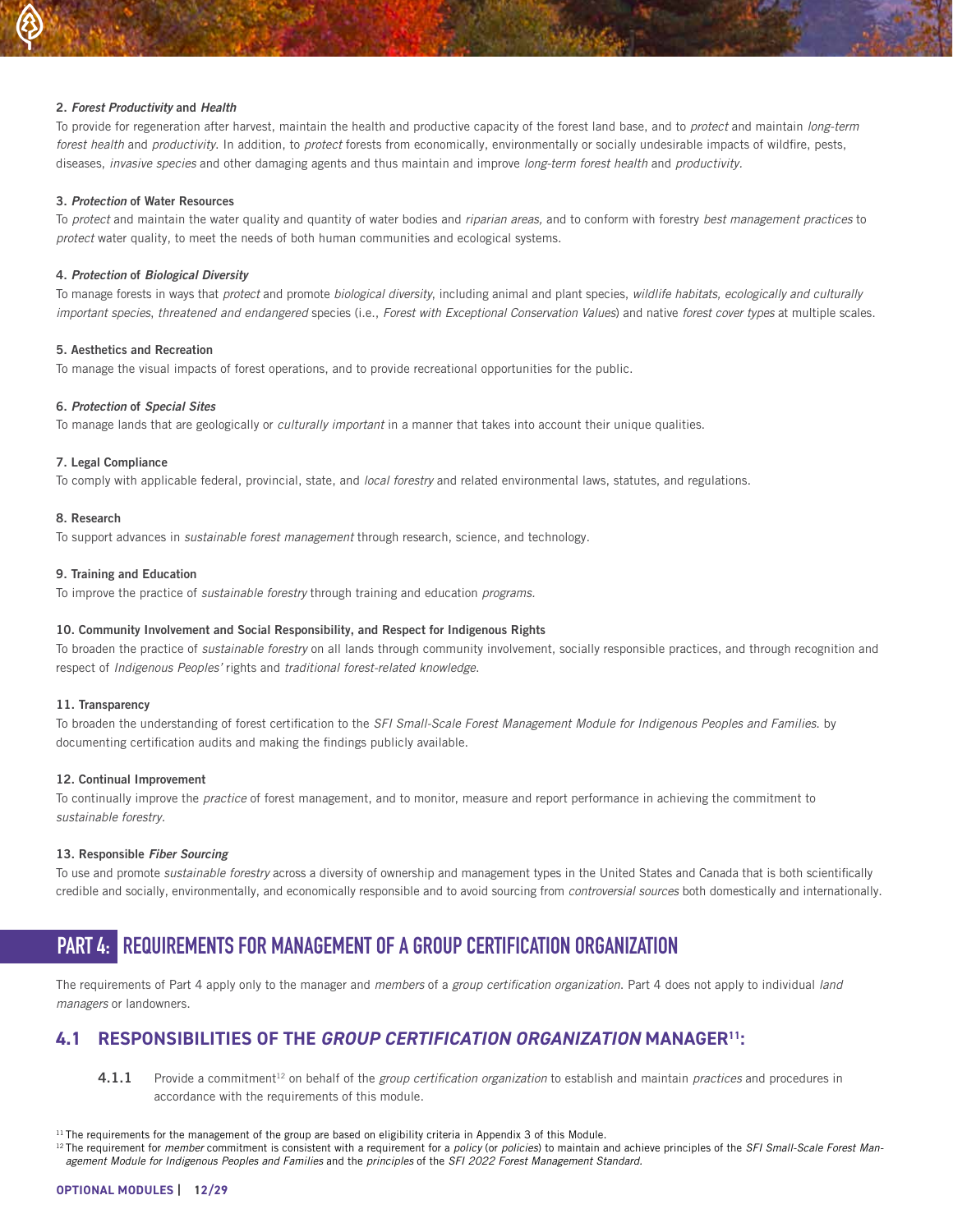- **4.1.2** Represent the group certification organization in the certification process, including communications and relationships with the certification body, submission of an application for a certification audit and the contractual relationship with the certification body.
- **4.1.3** Establish a formal relationship with each *member* based on a written agreement that shall include the member's commitment to participate in the group certification organization and comply with the conditions of membership, the requirements of the module and have their lands or tenures included in the *forest certificate*. The written agreement shall:
	- i. cover general information on the size and location of the area covered by the *forest certificate* and the management goals,
	- ii. give the manager access to the member's forest management plan, and
	- iii. give the manager the authority to identify and require any corrective or preventive measures and to initiate the suspension of any *member* from the forest certificate in the event of continuing nonconformity with the requirements of the module.
- **4.1.4** Establish procedures for inclusion of new *members* within the group certification organization including an internal assessment of conformity with the module as well as identification and implementation of corrective and preventive measures. The procedures will include receiving and reviewing applications from potential *members*, management plans and a field inspection of the managed forest to identify conditions that may require corrective action.
- **4.1.5** Maintain and achieve conformance with all requirements of the module.
- 4.1.6 Establish written procedures for the management of the group certification organization and clearly define and assign responsibilities for *sustainable forest management* and conformance with the requirements for certification to the module.
- **4.1.7** Provide all *members* with information and guidance needed for effective implementation and maintenance of *practices* and procedures in accordance with the requirements of this module. This includes:
	- i. information sessions on various aspects of *sustainable forest management* including *best management practices* and *practices* for *protection* of *wildlife* and *soil health*.
	- ii. information on *threatened and endangered species*, as well as species at risk, found in the region including their *habitat* and requirements for *protection*.
	- iii. information on provincial and *local* regulations applicable to forest management.
- **4.1.8** Keep records on:
	- i. all *members*, including their contact details, identification of their tenure or property and the *certified area*;
	- ii. the total area covered by the group forest certificate;
	- iii. *commercial harvesting operations* carried out on the forests owned/managed by the group *members*;
	- iv. the internal monitoring program and audits;
	- v. the *members*' conformity with the certification requirements of the module and
	- vi. forest management Objectives as defined in Part 5.
- **4.1.9** Maintain an annual monitoring program sufficient to ensure conformance with the requirements of the module by the group certification organization and individual *members.* The monitoring program shall be based on members' reports of *commercial harvesting operations* and a sampling of members' properties provided:
	- i. it is based on an appropriate risk management methodology considering:
		- a. the scale and type of members' activities (*commercial harvesting operations*, road/trail construction, pesticide use, *reforestation*, *silviculture*);
		- b. geographic distribution of *members* within the area covered by the group certification organization;
		- c. categories of forestland ownership or tenure and size; and,
		- d. previous non-conformities;
	- ii. the number of sites sampled equals at least the square root of the total number of participating *members* who have reported management activities in accordance with Part 5 during the interval between the annual monitoring *programs*.
- **4.1.10** Establish and maintain a system to monitor the conformity of *members* based on results of the monitoring data sufficient to assess performance of the group certification organization. This shall include a system for collecting, reviewing, and reporting information to the manager regarding progress in achieving conformity with the module.
- **4.1.11** Establish corrective and preventive measures as required and evaluate the effectiveness of corrective actions taken by members of the group certification organization.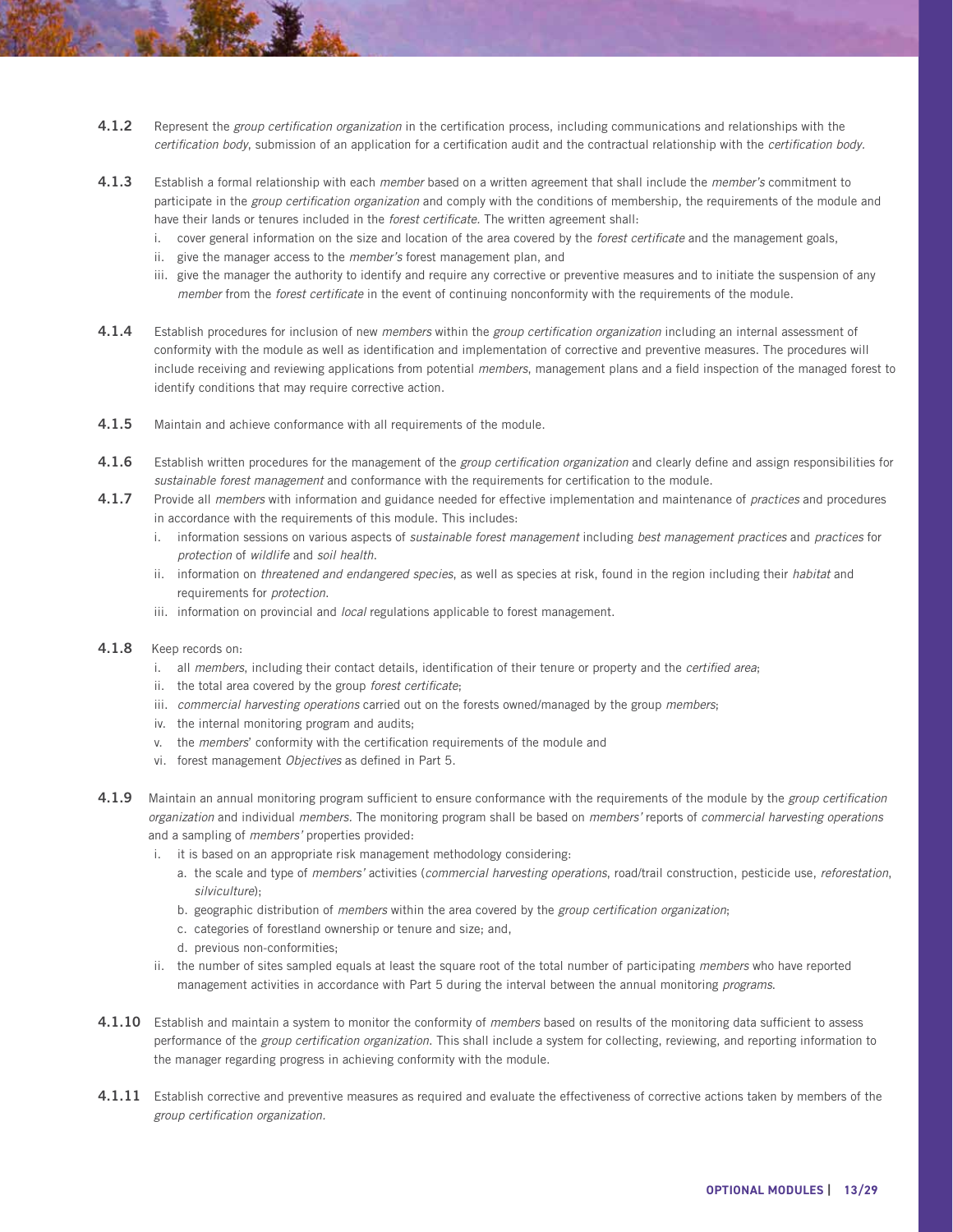- **4.1.12** Based on the results of the monitoring *program*, communicate to the relevant certification body those *members* with serious and continuing non-conformities that have not been resolved and that resulted in the member's removal from the *group*  certification organization.
- **4.1.13** Prepare an annual summary report detailing:
	- i. evaluation of achievement of the forest management *Objectives* as defined in Part 5;
	- ii. the *members* in the group certification organization;
	- iii. the total certified area;
	- iv. the area covered by forest management activities;
	- v. the types of forest management activities used by *members* (*commercial harvesting operations*, road/trail construction and maintenance, *reforestation silviculture*);
	- vi. a list of known *special sites*;
	- vii. the volumes of products harvested; and
	- viii. the progress of conformance with the module including the implementation of an internal monitoring *program* and measures to address preventative and/or corrective actions.
- **4.1.14** Establish a *program(s)* to:
	- i. support and promote mechanisms for public outreach, including other forest owners and managers and
	- ii. engage at the local or provincial level on issues related to *sustainable forest management.*
- **4.1.15** Establish a *program* to respond annually to the *SFI* annual progress report surveys.

## **4.2 RESPONSIBILITIES OF THE** *MEMBER***:**

- **4.2.1** To commit, through a written agreement with the group certification organization manager, to implement and maintain the relevant requirements of the module as listed in Part 5.
- **4.2.2** To present a forest management plan that is appropriate to the size of the forest property or tenure, the member's management goals, the scale and intensity of management as determined by a qualified resource professional or other qualified individual.
- **4.2.3** To respond effectively to all requests from the manager or a certification body for relevant data, documentation, or other information whether in connection with third-party audits, internal monitoring, annual reports on forest management operations, reviews, or

other requirements.

**4.2.4** To implement relevant corrective and preventive actions required by the manager.

# **PART 5: REQUIREMENTS FOR SUSTAINABLE FOREST MANAGEMENT**

The individual forest landowner, *land manager* or group certification organization manager shall ensure conformance with the requirements in Part 5 for implementing forest management Objectives 1-9 and forest management *practices* on the certified area. Where the term *member* is used, the individual forest landowner or land manager shall understand these requirements to apply to him/her.

Examples of forest management goals are:

- i. improve age class distribution;
- ii. promote *long-term* sustainable harvest levels;
- iii. increase hardwood component;
- iv. increase amount of saw-timber;
- v. promotion of *non-timber forest products* (e.g., maple syrup);
- vi. encourage *afforestation* of marginal/sub-marginal lands no longer suitable for agriculture;
- vii. support of *programs* for *conservation* of *old growth forests*, *biological diversity*, and water quality and quantity;
- viii. promotion of *integrated pest management practices;* and
- ix. promotion of opportunities for recreation.
- x. additional goals as determined by the *landowner* and *land* manager.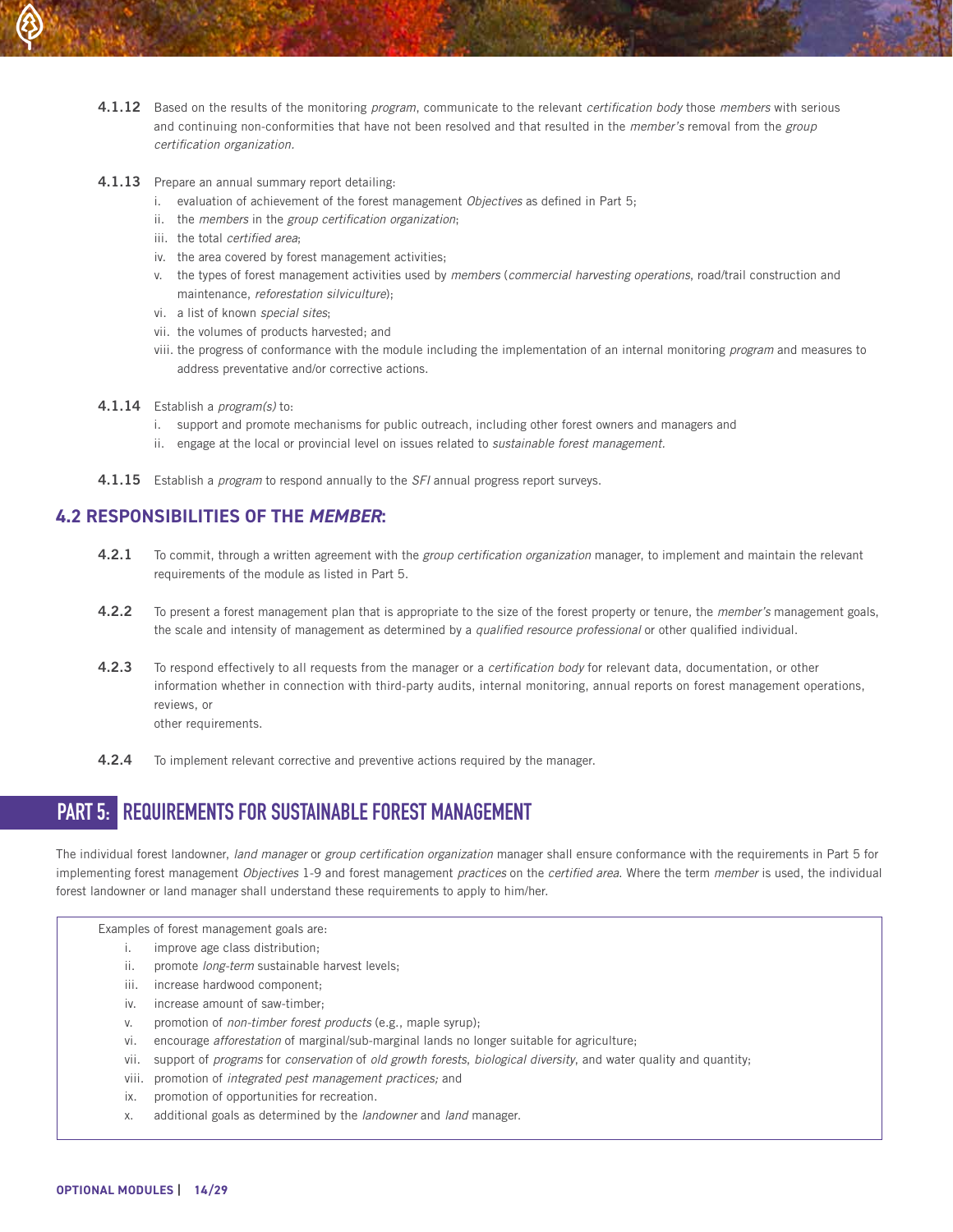(Note: Guidance text appears throughout this section inside boxes. This guidance is meant to inform the forest landowner, land managers and *group*  certification organization managers about the intent of the *SFI Small-Scale Forest Management Module for Indigenous Peoples and Families* and how it may be applied on-the-ground. Guidance text is not considered normative language. Where the term *member* is used, the individual forest landowner, land manager may consider this guidance as being appropriate to him/her.)

#### **Objective 1 — Forest Management Planning:**

To ensure forest management plans include *long-term* sustainable harvest levels and measures to avoid conversion to non-forest use.

(Note: *Members* may consider adopting some of the forest management goals in the Guidance box above to improve *forest health* and *productivity,* promote *biodiversity* and *protect* water quality and quantity on the certified area.)

Using *members* and/or land managers information sessions, an on-going monitoring system, and individual outreach to *members*, the manager shall ensure that the following aspects of forest management are implemented in conformance with the requirements of the module. The management plan shall:

- i. be appropriate to the size of the managed forest, the member's or land manager's forest management goals, and the scale and intensity of management.
- ii. describe present forest conditions and forest conditions to be achieved;
- iii. make all practical efforts to promote *forest health*, including prevention, control, or response to disturbances such as wildfire, *invasive species*  and other pests, pathogens, or unwanted vegetation, to achieve specific forest management goals;
- iv. address species at risk and their *habitat* requirements as well as measures to conserve these species and their *habitats* within the area of management;
- v. include measures to address known *special sites* and
- vi. provide information on other *local*, provincial, and federal regulations applicable to forest management and *threatened and endangered*  species including species at risk.

Forests from 10 hectares to 20,000 hectares in area are eligible for certification under the module. The management plans will reflect the management goals, size of the forest and the scale of management operations. Larger forests will require an inventory upon which to base an assessment of the *long-term* sustainable harvest level and to permit planning and scheduling of harvest operations. Smaller forests require a simpler management plan.

Small-scale forest properties and forest licenses between 5,000 and 20,000 hectares must be under the management of a qualified resource *professional* or an individual that meets the legal requirements for conducting forest management for the jurisdiction.

 The forest management plan is based on sound forest management science and embodies the *members* or land manager's current management goals. It describes the present forest conditions and provides a practical schedule of *silvicultural* treatments to achieve the management goals. It includes: a map showing significant features of the forest and includes considerations of *forest health*, *conservation* of soil *productivity*, and water quality; timber production; *protection* of *threatened and endangered* species including species at risk; and *special sites, traditional forest*related knowledge, and *ecologically important* sites. Forest management operations such as road construction, *commercial harvesting operations* and *reforestation* should be covered by an operating plan or comply with *best management practices*. See Appendix 2 for additional information regarding forest management plans.

#### **Objective 2 —** *Forest Health* **and** *Productivity***:**

To ensure *long-term* forest *productivity*, carbon storage and *conservation* of forest resources through prompt *reforestation*, *afforestation*, minimized chemical use, soil *conservation*, and *protecting* forests from damaging agents.

- i. An operating plan shall be prepared for each harvest activity (other than cutting volumes for *personal use* or cultural use) to document appropriate *silviculture* and regeneration methods and other forest management *practices*;
- ii. All harvested areas shall be promptly regenerated through *planting* or direct seeding within two years or two *planting* seasons, or by planned natural regeneration methods within five years. Desirable advanced natural regeneration shall be protected during harvest;
- iii. Plantings of *native* or non-*invasive* naturalized tree species are preferred. In exceptional circumstances where *exotic tree species* are planted, they should not increase the risk to *native* ecosystems;
- iv. The use of fire is allowed as a *silvicultural* or forest management technique for achievement of defined forest management goals (e.g., enhancing the growth of *non-timber forest products*, enhancement of *wildlife* forage, hazard abatement near communities, etc.);
- v. The use of *integrated pest management* is preferred. When pesticides are used, they shall be the *least-toxic and narrowest-spectrum pesticides* necessary to achieve forest management goals. The use of pesticides shall be controlled and minimized with preference for the use of *integrated pest management* methods;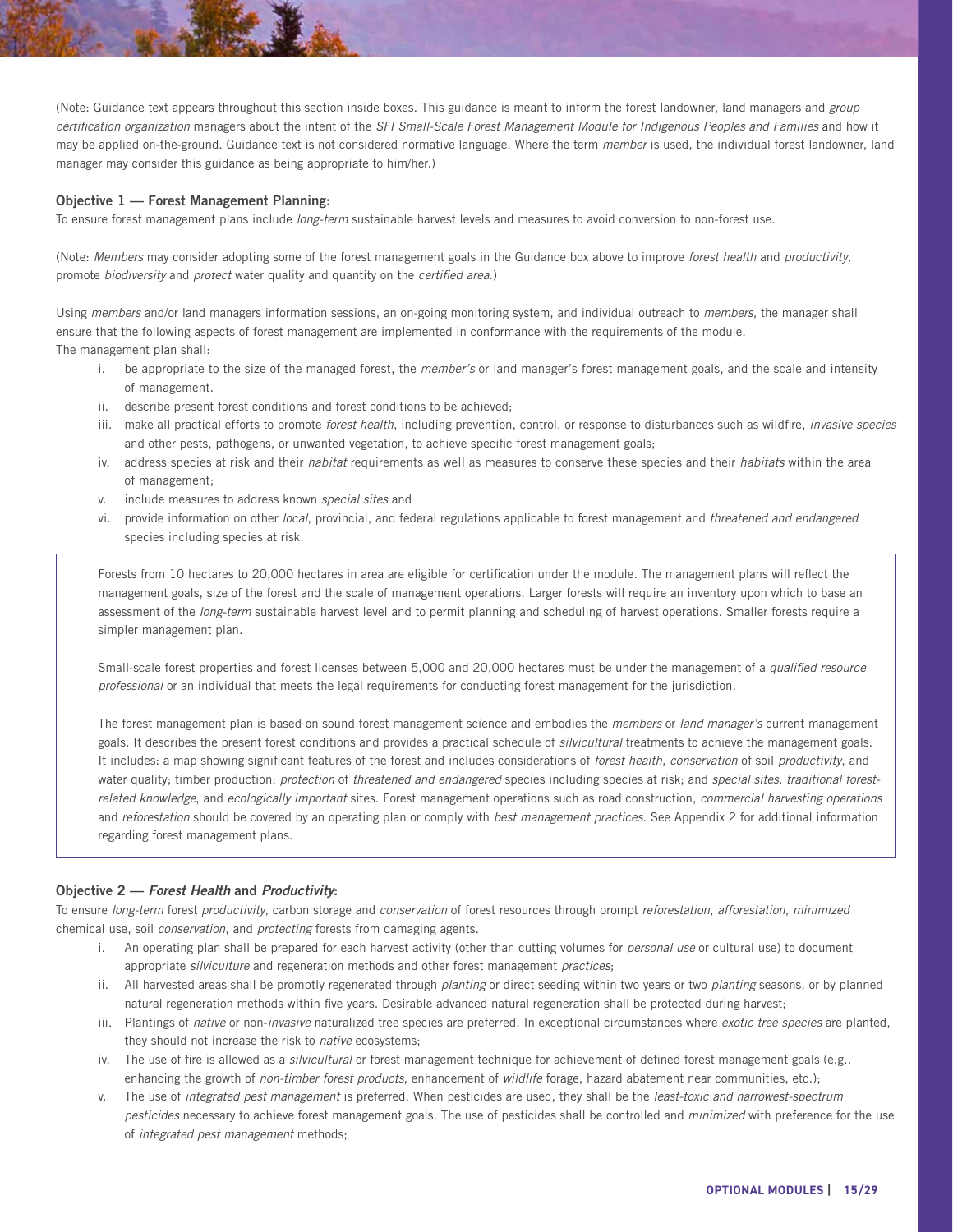- vi. Use of pesticides registered for the intended use and applied in accordance with label requirements; and
- vii. The use of WHO Type 1A and 1B pesticides<sup>13</sup>, chlorinated hydrocarbons and any pesticides banned by the Stockholm Convention on Persistent Organic Pollutants is prohibited.

 The *member* ensures adequate stocking with desirable and site-adapted species throughout the harvested area by prompt tree planting or natural regeneration within five years of harvesting. Tending of young trees may be required to achieve free-to-grow status. Use of prescribed burning, when it is utilized, complies with all *local* and provincial regulations.

*Afforestation*, where it is practiced, should consider potential ecological impacts of the selection and *planting* of tree species in non-forested landscapes avoiding conversion of native grasslands and *wetlands* to forests. *Afforestation* should be considered for soils that are marginal or sub-marginal for agricultural use (stony soils, steep topography, etc.). *Afforestation* can increase habitat for forest-dependent *wildlife*, moderate stream flow and contribute to the rural economy.

Although pesticides can be an effective *silvicultural* tool, *members* should first consider *integrated pest management techniques*. Pesticides are be used by trained and licensed applicators.

#### **Objective 3 —** *Protection* **and Maintenance of Water Resources:**

To *protect* the water quality and quantity of rivers, streams, lakes, *wetlands,* and other water bodies through meeting or exceeding *best management practices.*

- i. *Members* shall implement federal and provincial water quality *best management practices* and *practices* to *protect* water quantity during all phases of management activities.
- ii. Contract provisions shall specify conformance to *best management practices.*
- iii. Harvest and road building activities shall be conducted during weather conditions that minimize impacts on residual trees, *biodiversity*, water quality and quantity and soil resources.
- iv. *Member* shall have measures for the *protection* of rivers, streams, lakes, *wetlands*, other water bodies and *riparian areas* during all phases of management, including the layout and construction of roads and *skid trails* to maintain water quality and quantity.
- v. Use qualified logging or qualified resource professionals where they are available if the *member* is not conducting the work him/herself.
- vi. Harvesting and log transportation operations shall be conducted in conformity with the requirements of this module.

 Carry out forest management and road construction operations during weather conditions that minimize site disturbance. The *member* applies provincial regulations and *best management practices* to mitigate impacts of forestry operations on water resources. *Members* should have written agreements with contractors that have completed training *programs* and are recognized as qualified logging or *resource professionals*  where they are available. *Members* should keep records of harvests and ensure the efficient utilization of all felled trees.

Road construction and other operations likely to cause soil disturbance are minimized in *riparian areas* and near *wetlands*. Drainage structures of sufficient size are installed to maintain natural drainage patterns and do not impede the passage of fish.

#### **Objective 4 —** *Conservation* of *Biological Diversity***:**

To maintain or advance *conservation* of *biological diversity* at the *stand-* and *landscape-*level and across a diversity of *forest cover types*, vegetation cover types and successional stages, including the *conservation* of forest plants and animals, including *aquatic species*, as well as *threatened and endangered* species, *Forests with Exceptional Conservation Value*, *old-growth forests*, and *ecologically important* sites.

- i. Implementation of *practices*, as guided by regionally based best scientific information, or traditional forest-related knowledge to retain *stand*-level *wildlife habitat* elements such as snags (where safe to do so), stumps, mast trees, down woody debris, den trees and nest trees.
- ii. Identification and *protection* of *non-forested wetlands*, including bogs, fens and marshes, and *vernal pools* that are *ecologically* important.
- iii. Maintain *habitat* for *threatened and endangered* species including species at risk by providing age class diversity wherever feasible and appropriately considering other *conservation* and ecological factors or *culturally important* species.
- iv. The *member* shall have access to information on the occurrence, *habitat*, and requirements for *protection* of *threatened and endangered* species including species at risk found in the *certified area* covered by the *forest certificate.*

 The *member* is aware of the presence and location of *ecologically important sites* such as *vernal pools, riparian areas, wetlands*, stick nests and den trees. The *member* has received and has used information on *local* occurrence of *threatened and endangered* species including species at risk and requirements for *habitat protection*. Use of qualified logging or *resource professionals* where available should be considered for planning and conducting forest management activities.

<sup>13</sup> Exemptions are allowed where no other viable alternative exists.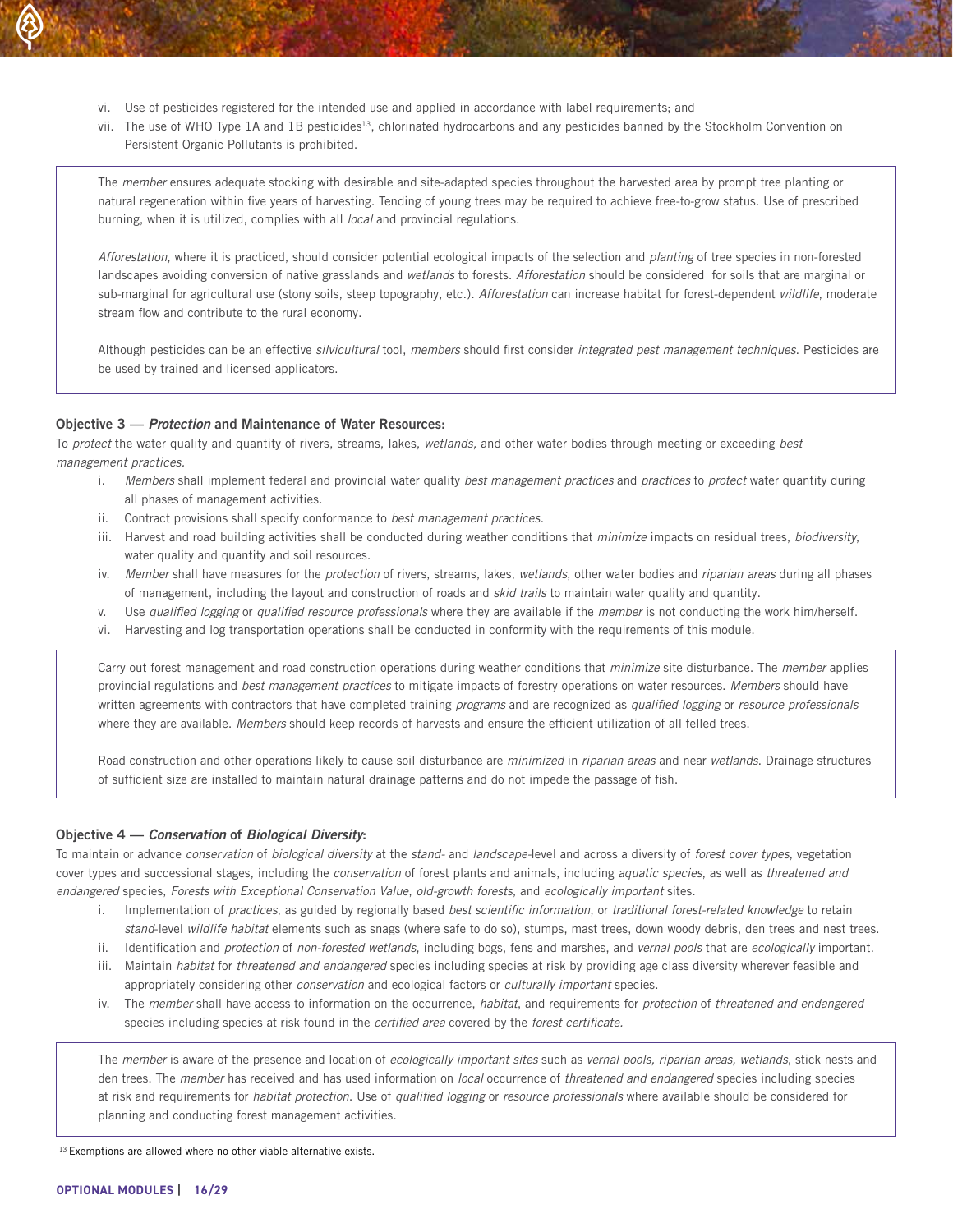#### **Objective 5 — Management of** *Visual Quality* **and Recreational Benefits:**

To manage the visual impact of forest operations and provide recreational opportunities for the public.

- i. When considering harvest opening size the *member* shall take into account:
	- a. relevant regulations applicable to tree harvesting;
	- b. management plan goals and current *stand* conditions;
	- c. topography and viewpoints; and
	- d. local values and *practices* regarding harvest opening size.
- ii. Average size of clearcut harvest areas does not exceed 50 hectares (120 acres), except when necessary to meet regulatory requirements, achieve positive ecological outcomes or to respond to *forest health* emergencies or other natural catastrophes.
- iii. Trees in clearcut harvest areas are at least 3 years old or 1.5 meters high at the desired level of stocking before adjacent areas are clearcut, or as appropriate to address operational and economic considerations, alternative methods to reach the intent of the Objective are utilized by the *member*.
- iv. On public forests, provide recreational opportunities for the public, where consistent with forest management goals.

The member applies the appropriate management *practices* to determine the cut block size and shape in order to mitigate impacts on aesthetics.

#### **Objective 6 —** *Protection o*f *Special Sites***:**

To manage lands that are geologically or *culturally important* in a manner that takes into account their unique qualities.

i. Using information such as existing natural heritage data, traditional forest-related knowledge, or expert advice, *members* shall be aware of heritage and cultural sites on their properties or tenures and will consider *local* values when conducting operations to minimize impacts on these sites.

Heritage sites such as stone walls, old foundations, or other sites of geological or *cultural importance,* including sites of cultural importance for *Indigenous Peoples*, are identified before a forest management operation takes place. The *member* or *land manager* uses good judgement based on local values to decide on protection.

#### **Objective 7 — Recognize and Respect** *Indigenous Peoples'* **Rights:**

To recognize and respect *Indigenous Peoples'* rights and traditional knowledge.

- i. Members managing forestland that is wholly or partially on public lands shall recognize and respect Indigenous Peoples' rights. This requires a *program* for conferring with affected *Indigenous Peoples* to enable members to:
	- a. understand and respect traditional forest-related knowledge;
	- b. identify and protect spiritually, historically, or *culturally important* sites;
	- c. address the use of *non-timber forest products* of value to *Indigenous Peoples* in areas where *members* have management responsibilities on public lands; and
	- respond to Indigenous Peoples' inquiries and concerns received.
- ii. Where Crown government agencies responsible for consultation with affected *Indigenous Peoples* regarding forest management operations on forestland exist, these agencies shall be the primary means of communicating with *Indigenous Peoples* whose rights may be affected by the member's management *practices*, unless explicitly delegated to the member by said agency through written direction or regulation.

Consultation is required only when the forestland under management is wholly or partially on public land. In all cases Certified Organizations shall respect the processes, laws, and direction received from relevant government agencies derived through nation-to-nation relationships where the certification takes place. Where appropriate, Certified Organizations should consider consultation regarding traditional forest-related knowledge.

#### **Objective 8 — Legal and Regulatory Compliance:**

To comply with applicable federal, provincial, and *local* laws and regulations.

- i. The *member* shall either a) hold legal title to the property and shall ensure that property boundaries are clearly defined, or b) demonstrate legal tenure for public forestlands and ensure that tenure boundaries are clearly defined;
- ii. There is a *program* to ensure legal and regulatory compliance. The *program* shall ensure that *members*:
	- a. are aware of applicable federal, provincial, and *local* environmental laws and regulations, including those specific to *sustainable forest management* and the recognition of *Indigenous Peoples*' rights;
	- b. have a system to achieve compliance with applicable federal, provincial, or *local* laws and regulations; and
	- c. have access to information on *threatened and endangered* species including species at risk in the certified area.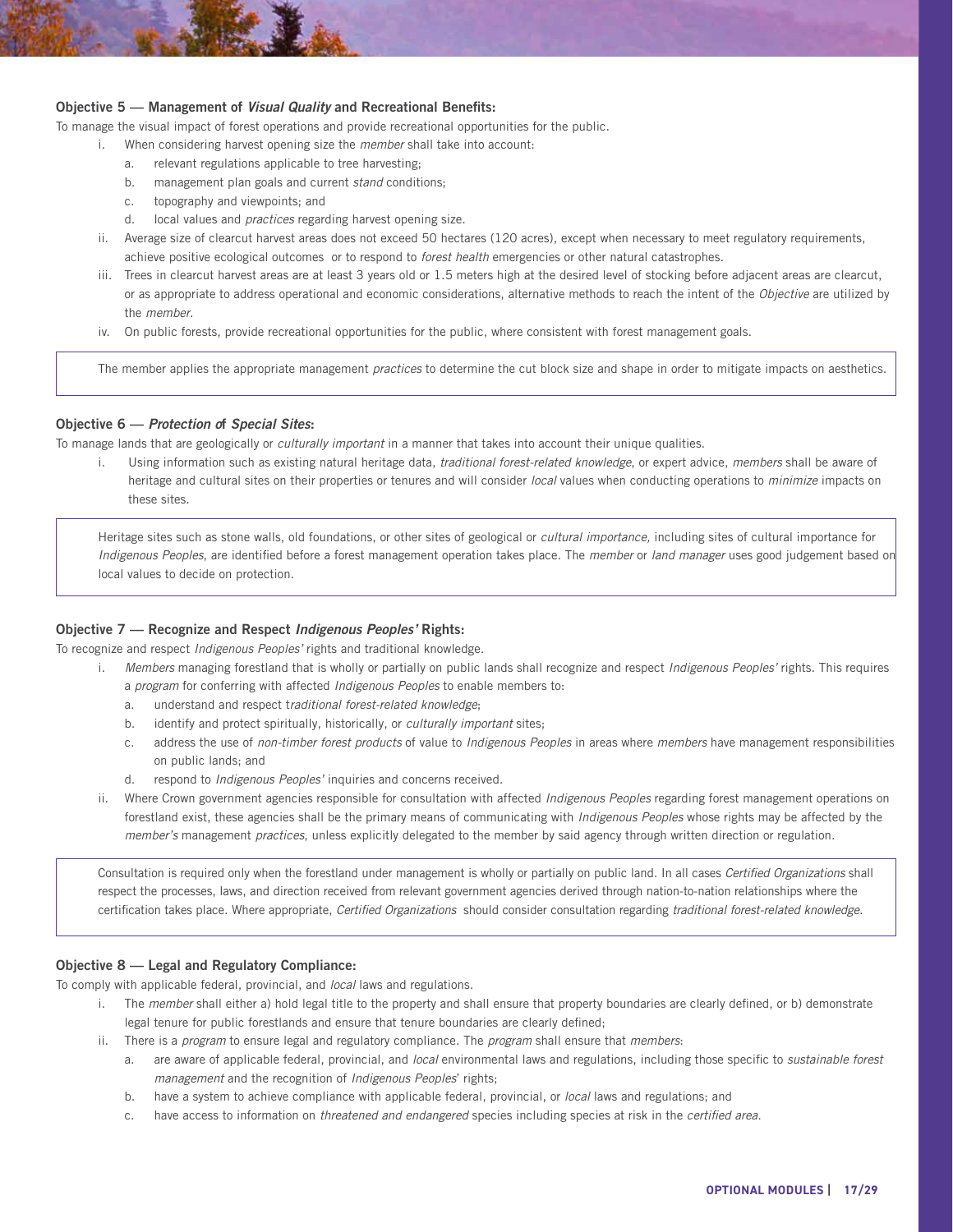The manager of a group certification organization should provide all *members* a copy of all applicable laws and regulations. These regulations can be provided in digital format. *Members* should use this information to ensure compliance. Use of qualified logging or *resource professionals*  where available should be considered for conducting forest management activities.

#### **Objective 9 — Community Involvement and Outreach:**

To broaden the *practice* of *sustainable forestry* through public outreach, education, and involvement and to support the efforts of *SFI Implementation Committees.* 

- i. *Members* and managers of group certification organizations shall engage with their provincial or regional *SFI Implementation Committee*.
- ii. *Members* and managers of group certified organizations promote certification among the forest owners and managers community.
- iii. When requested by the *members*, the manager of the group certification organization shall organize an annual meeting to review the activities, accomplishments and problems encountered during the year, as well as future plans for the group certification organization.

Having the group certification organization manager represent their *members* on the *SFI Implementation Committee* will assist with representing *members* within the provincial or regional *SFI* community. This will allow *members* to stay informed about developments with the *SFI* program.

Annual meetings of the group certification organization are an effective means of sharing group accomplishments, discussing developments in forest management and learning of updates to provincial programs supporting small-scale private forest *members* or small-scale public forest tenures.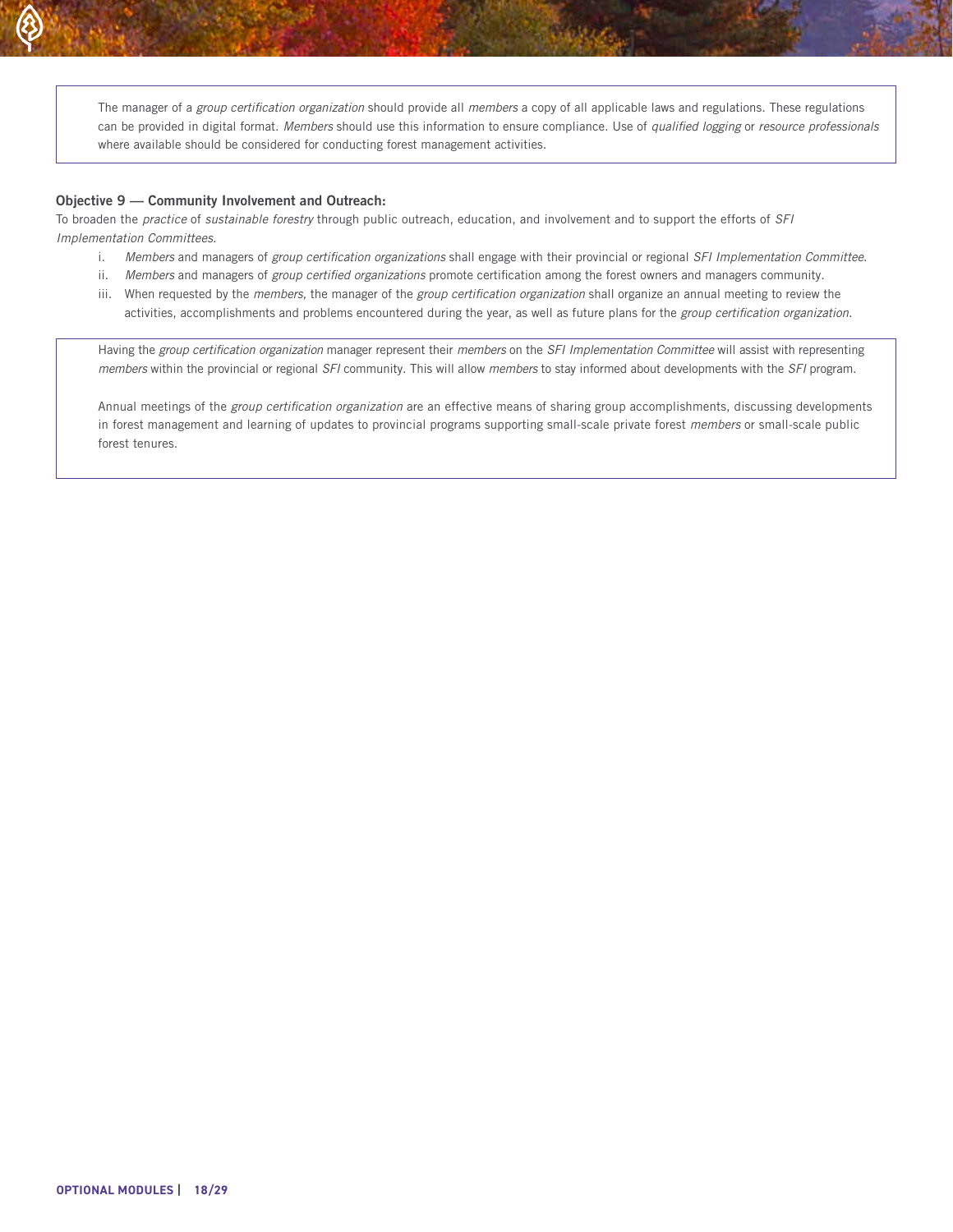# **APPENDIX 1. DEFINITIONS (NORMATIVE)**

The following definitions apply to italicized words in the SFI Small-Scale Forest Management Module for *Indigenous Peoples* and Families.

acceptable forest management standards: These standards are all endorsed in the United States and Canada by the Program for the Endorsement of Forest Certification schemes (PEFC).

- S*FI 2022 Forest Management Standard*
- Canadian Standards Association (CAN/CSA-Z809)
- SFI Small-Scale Forest Management Module for *Indigenous Peoples* and Families

afforestation: Establishment of forest through planting and/or deliberate seeding on land that, until then, was under a different land use, implies a transformation of land use from non-forest to forest (source: FAO 2018).

aquatic species: Animals that live on or within water during some stage of their development.

best management practices (BMPs): A practice or combination of practices for *protection* of water quality that is determined by a federal, provincial, state, or *local* government or other responsible entity, after problem assessment, examination of alternative practices, and appropriate public participation, to be the most effective and practicable (including technological, economic, and institutional considerations) means of conducting a forest management operation while addressing any environmental considerations.

best scientific information: Available factual information that is generally accepted by the broad scientific community. It includes but is not limited to peer-reviewed scientific information obtainable from any source, including government and non-governmental sources, that have been verified by field testing to the maximum extent feasible.

biological diversity, biodiversity: The variety and abundance of life forms, processes, functions, and structures of plants, animals, and other living organisms, including the relative complexity of species, communities, gene pools and ecosystems at spatial scales that range from *local* to regional to global.

certification body: An independent third party that is accredited by:

- ANSI-ASQ National Accreditation Board (ANAB) as being competent to conduct certifications to the SFI 2022 Forest Management Standard, SFI Fiber Sourcing Standard, SFI Chain-of-Custody Standard or SFI Certified Sourcing Standard, SFI Small Lands Group Certification Module, or SFI Small Scale Forest Management Module for *Indigenous Peoples* and Families.
- Standards Council of Canada (SCC) as being competent to conduct certifications to the SFI 2022 Forest Management Standard, SFI Fiber Sourcing Standard, SFI Chain-of-Custody Standard or SFI Certified Sourcing Standard, SFI Small Lands Group Certification Module, or SFI Small Scale Forest Management Module for *Indigenous Peoples* and Families.

certified area: The forest area covered by a *SFI 2022 Forest Management Standard* or *SFI Small-Scale Forest Management Module for Indigenous Peoples and Families* certificate. In the group certification context, the certified area is the sum of forest areas of the participants and covered by a group forest certificate.

certified forest content: Raw material from lands third-party certified to *acceptable forest management standards*.

certified organization: An organization certified by an accredited certification body to be in conformance with the *SFI 2022 Forest Management Standard, SFI Small-Scale Forest Management Module for Indigenous Peoples and Families, SFI 2022 Fiber Sourcing Standard, SFI 2022 Chain of Custody Standard* and/or the SFI 2022 Certified Sourcing Standard.

commercial harvesting operations: Wood harvested for sale or trade.

conservation: 1. *Protection* of plant and animal *habitat*. 2. The management of a renewable natural resource with the objective of sustaining its *productivity* in perpetuity while providing for human use compatible with sustainability of the resource.

culturally important: Having significance for or being representative of human activities or beliefs (e.g., documented areas such as cemeteries, sacred sites).

ecologically important: Ecologically important can be defined as applying to *natural communities*, biological, ecological, or physical features which, either by themselves or in a network, contribute significantly to an ecosystem's *productivity*, *biodiversity*, and resilience. Ecologically important areas may be so identified by the inclusion of viable occurrences of species or *natural communities* that are integral to the identity or function of an ecosystem, but which may be relatively uncommon on the landscape, including species or ecological communities with a high "S-Rank" or "G-Rank" from NatureServe, subject to the discretion of the Certified Organization.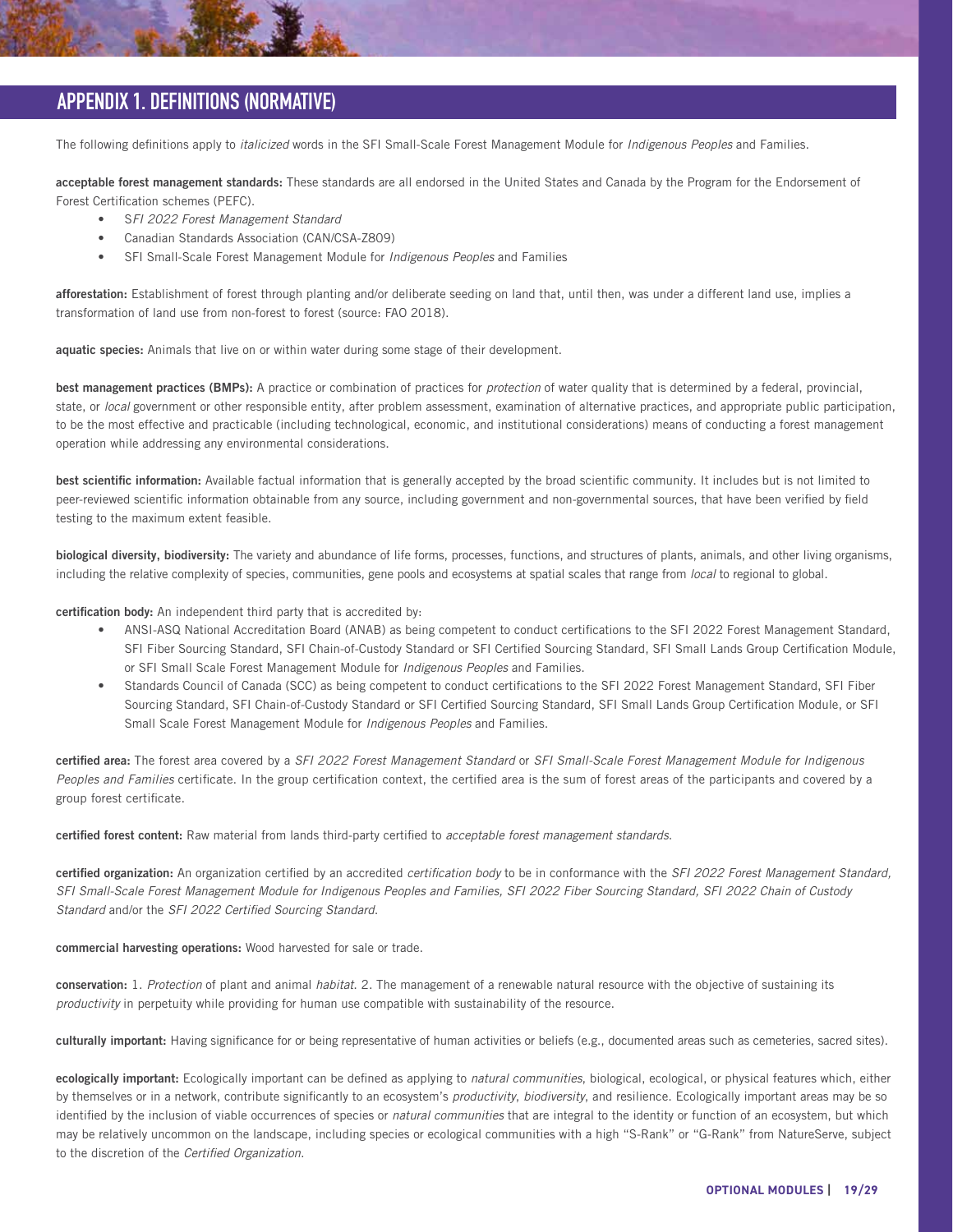ecosystem services: Components of nature, directly enjoyed, consumed, or used to yield human well-being.

exotic tree species: A tree species introduced from outside its natural range. This does not include species that have become naturalized in an area and have a naturally reproducing population. (Note: Hybrids of *native* species or *native* plants that have been derived from genetic tree improvement and biotechnology *programs* are not considered exotic species.)

forest certificate: A document confirming that an individual small-scale forest or *members* of a group certification organization conform to the requirements for certification to the *SFI Small-Scale Forest Management Module for Indigenous Peoples and Families.* 

forest cover type: Classification of a forest *stand* by the dominant tree species or combination of tree species present. Unless required to use a regulatory system of *forest cover type* classification the Certified Organization shall use the Society of American Foresters Forest Cover Types of the United States and Canada (Eyre, 1980).

forest health: The perceived condition of a forest derived from concerns about such factors as its age, structure, composition, function, vigor, presence of unusual levels of insects or disease, and resilience to disturbance.

Forests with Exceptional Conservation Value: C*ritically imperiled* (G1) and *imperiled* (G2) species and ecological communities.

critically imperiled: A plant or animal or community, often referred to as G1, that is globally extremely rare or, because of some factor(s), especially vulnerable to extinction. Typically, five or fewer occurrences or populations remain, or very few individuals (<1,000), acres (<2,000 acres or 809 hectares), or linear miles (<10 miles or 16 kilometers) exist (Further information can be found under *Forests with Exceptional Conservation Value* in Section 7 of the *SFI 2022 Standards and Rules*).

imperiled: A plant or animal or community, often referred to as G2, that is globally rare or, because of some factor(s), is very vulnerable to extinction or elimination. Typically, six to 20 occurrences, or few remaining individuals (1,000 to 3,000), or acres (2,000 to 10,000 acres or 809 to 4,047 hectares), or linear miles (10 to 50 miles or 16 to 80.5 kilometers) exist. (Further information can be found under *Forests with Exceptional Conservation Value* in Section 7 of the *SFI 2022 Standards and Rules.*)

group certification organization: A specific type of multi-site organization where forest owners, forest owners' organizations, forest managers, forest products manufacturers or forest products distributors without a pre-existing legal or contractual link can form a group for the purposes of achieving certification and gaining eligibility for a sampling approach to certification audits.

habitat: 1. A unit area of environment. 2. The place, natural or otherwise (including climate, food, cover and water) where an individual or population of animals or plants naturally or normally lives and develops.

Indigenous Peoples: Inclusive of all *Indigenous Peoples* residing in Canada. More specifically, *Indigenous Peoples* includes peoples that are recognized by section 35(2) of the *Constitution Act*, 1982.

In Canada, Indigenous and Northern Affairs Canada provides a list of the 619 recognized First Nations by province. Rights-holding Métis communities in Canada, as per S. 35(2) of the *Constitution Act,* 1982, include but are not limited to governing members of the Métis National Council as well as the Métis Settlements General Council.

integrated pest management: The careful consideration of all available pest control techniques and subsequent integration of appropriate measures that discourage the development of pest populations and keep pesticides and other interventions to levels that are economically justified and reduce or minimize risks to human health and the environment (source: FAO 2018).

invasive species (invasive): Species introduced from another country or geographic region outside its natural range that may have fewer natural population controls in the new environment, becoming a pest or nuisance species.

land manager: An individual or organization authorized by the *member*/license holder to manage their forestland within the *certified area* and has the ability and management authority to implement the certification requirements of the *SFI Small-Scale Forest Management Module for Indigenous Peoples and Families.*

landscape: 1. A spatial mosaic of multiple ecosystems, landforms, and plant communities across a defined area irrespective of ownership or other artificial boundaries and repeated in similar form throughout. 2. An area of land characterized by:

- similar biogeoclimatic conditions that influence site potential;
- similar historical disturbance regimes that influence vegetation structure and species composition; and
- sufficient size to provide the range of *habitat* conditions for naturally occurring communities (except for a few megafauna with large spatial needs, e.g., wolves).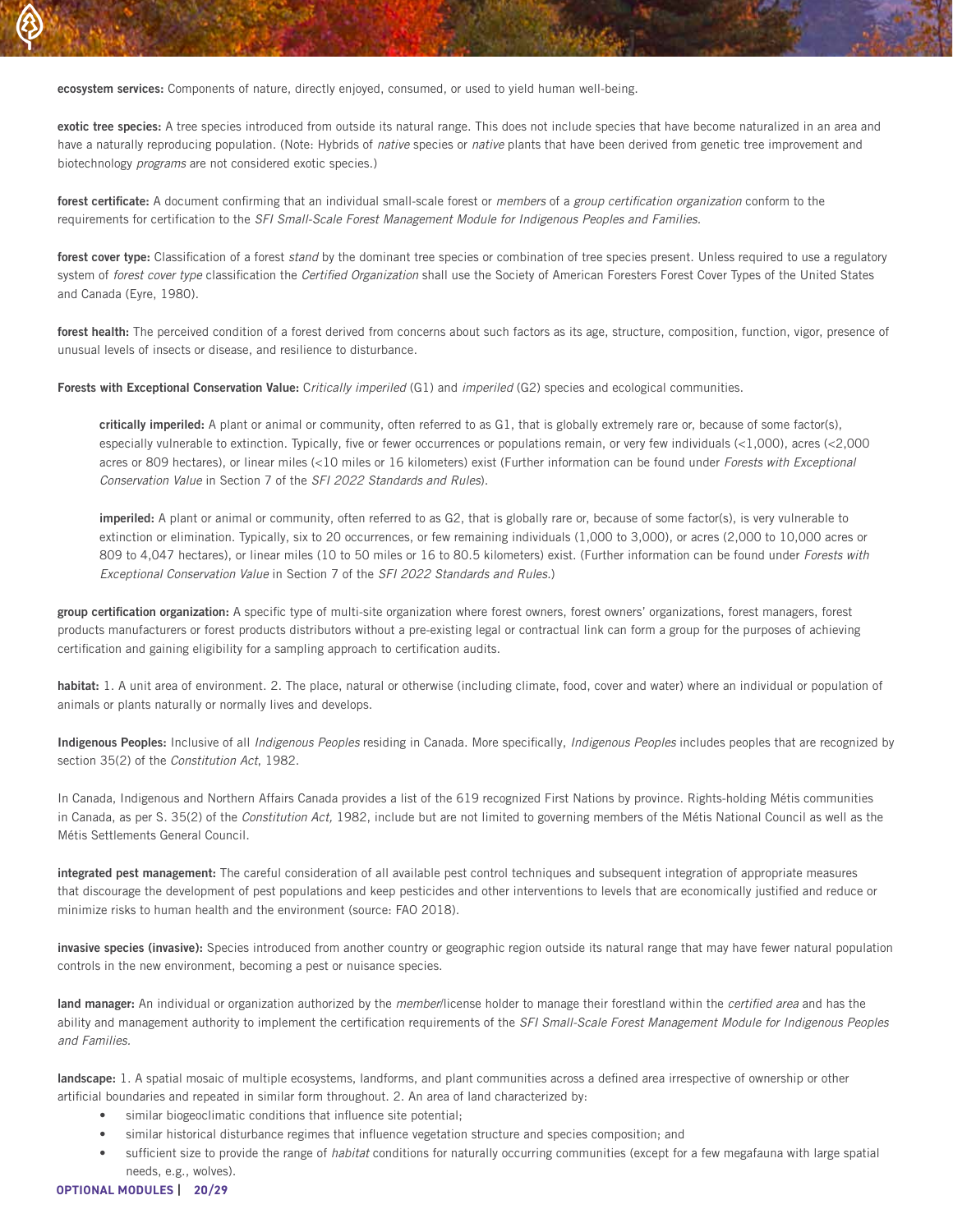least-toxic and narrowest-spectrum pesticide: A chemical preparation used to control site-specific pests that *minimizes* impact to non-target organisms and causes the least impact to while meeting management objectives. The management objectives should consider the target pest, the degree of control needed, and other issues, such as season and timing of application, rates and methods, terrain, forest conditions, and the presence or absence of water bodies.

local: when used in Objective 11 Forest Management Standard, Objective 4 Fiber Sourcing Standard and the *SFI Small-Scale Forest Management Module for Indigenous Peoples and Families*: a level of government below federal, state or province such as county, district, city, township, municipality, town, or parish.

long-term: Extending over a relatively long time period — for the *SFI 2022 Standards*, this means the length of one forest management rotation or longer.

member: A *land manager* or *landowner* who has agreed to join the group certification organization and conform with the requirements of the *SFI Small-Scale Forest Management Module for Indigenous Peoples and Families.* 

minimize: To do only that which is necessary and appropriate to accomplish the task or Objective described.

native: Species of ecological communities occurring naturally in an ecological region, as neither a direct or indirect consequence of recent human activity. (Ecological Regions of North America: Levels I-II)

natural community: Natural communities are combinations of *native* plants and animals that are regularly found together in particular settings. Humancaused disturbances have been minimal, consistent with historical disturbance regimes (e.g., prescribed fire), or the natural community has recovered from that disturbance, or the human-caused disturbance falls within the range of natural disturbance. (Adapted from NatureServe).

non-forested wetland: A transitional area between aquatic and terrestrial ecosystems that does not support tree cover and is inundated or saturated for periods long enough to produce hydric soils and support hydrophytic vegetation.

non-timber forest products (NTFPs): Products derived from forests other than round wood or wood chips. Examples include, but are not limited to, seeds, fruits, nuts, honey, maple syrup, and mushrooms.

old-growth forests: A forested ecosystem distinguished by old trees and related structural attributes, such as tree size, down woody debris, canopy levels, and species composition. Certified Organizations should utilize a definition specific to their region and particular forest types.

personal use: Firewood or logs cut for personal use, not for sale or trade, limited to 50 cubic metres per year.

planting: The establishment of a group or *stand* of young trees created by direct seeding or by *planting* seedlings or plantlets.

policy: A written statement of commitment to meet an *objective* or to implement a defined program or plan to achieve an *objective* or outcome.

practice(s): The actual application or use of an idea, belief, or method, as opposed to theories relating to it.

productivity: The inherent capacity of a particular site or ecosystem to produce a crop or tree *stand*, often measured in volume or height.

program: An organized system, process or set of activities to achieve an Objective.

protection (or protect): Maintenance of the status or integrity, over the *long term*, of identified attributes or values including management where appropriate and considering historical disturbance patterns, fire risk and *forest health* when determining appropriate *conservation* strategies.

qualified logging professional: A person with specialized skills in timber harvesting who has successfully completed *wood producer* training *programs*  and continued education requirements recognized by *SFI Implementation Committees* as meeting the spirit and intent of performance measures under Objective 13 in the *SFI 2022 Forest Management Standard* or Objective 6 in the SFI 2022 Fiber Sourcing Standard.

- a. Each crew must include a qualified logging professional who (1) has completed the *SFI Implementation Committee* approved *wood producer* training *program*; (2) is an owner of, employee of, or contracted by the *wood producer*; (3) has direct responsibility and is on-site regularly to consistently carry out the roles and responsibilities of the qualified logging professional under the *SFI 2022 Standard*(s) (e.g., safety, *protection* of soils, streams, and other water bodies).
- b. To be considered a qualified logging professional, an individual must complete the required training appropriate to their level of responsibility (e.g., owner, supervisor, employee) within the specified time period required by their *SFI Implementation Committee. SFI Implementation Committees* have the flexibility to require different training requirements for owners of logging businesses versus training requirements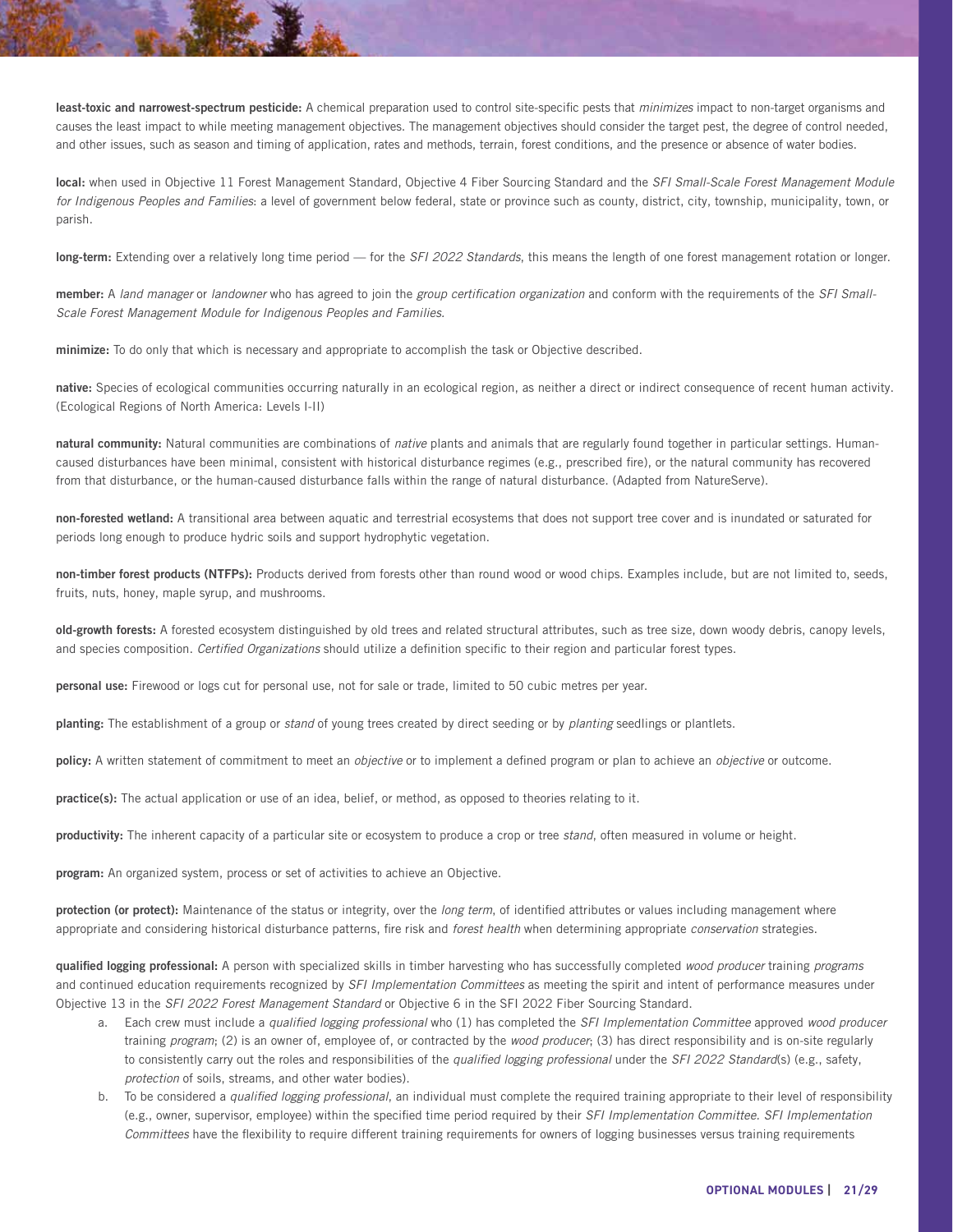for other employees (e.g., supervisors). Once classified as a qualified logging professional, the individual must complete the required *SFI Implementation Committee* maintenance training within the prescribed time period to retain their status as a qualified logging professional.

qualified resource professional: A person who by training and experience can make forest management recommendations. Examples include foresters, soil scientists, hydrologists, forest engineers, forest ecologists, fishery and *wildlife* biologists or technically trained specialists in such fields.

reforestation: The reestablishment of forest cover either naturally or by seeding or *planting* of seedlings.

riparian area: Transition zone characterized by vegetation or geomorphology adjacent to rivers, streams, lakes, *wetlands*, and other water bodies.

SFI Implementation Committee: A state, provincial, or regional committee organized by Certified Organizations to facilitate or manage the *programs* and alliances that support the growth of SFI certification, including sustainable forest management.

SFI Small-Scale Forest Management Module for Indigenous Peoples and Families: The *principles, policies,* and requirements that detail specific smallscale forest management requirements for Certified Organizations.

SFI Section 10 – 2022 Audit Procedures and Auditor Qualifications and Accreditation: The *principles* and guidelines that detail specific requirements to Certified Organizations and certification bodies for conducting audits to the *SFI 2022 Forest Management, Fiber Sourcing, Chain-of-Custody and*  Certified Sourcing Standards and the SFI Small Lands Group Certification Module and the SFI Small-Scale Forest Management Module for Indigenous *Peoples and Families.*

SFI 2022 Chain-of-Custody Standard: The requirements that detail processes for tracking fiber content from certified forest content, recycled content, and certified sourcing.

SFI 2022 Forest Management Standard: The principles, policies, objectives, performance measures and *indicators* that detail specific forest management requirements for Certified Organizations.

silviculture: The art and science of controlling the establishment, growth, composition, health, and quality of forests and woodlands to meet the diverse needs and values of *land managers* and society on a sustainable basis.

skid trail: A temporary path through the woods to transport felled trees or logs to a collection area for further transportation.

small-scale forest property or forest license: Forests on public, title, treaty, reserve/reservation, fee-simple, or private land, that are owned or managed by an individual, group of investors or a municipality or county, that meet the size requirements in clause 1.1.2, are eligible to participate in an *SFI Small-Scale Forest Management Module for Indigenous Peoples and Families* certification module.

soil health: The continued capacity of soil to function as a vital living ecosystem that sustains plants, animals, and humans. (USDA)

special sites: Sites that include geologically unique or *culturally important* features.

stand: A contiguous group of trees sufficiently uniform in age, composition, and structure, and growing on a site of sufficiently uniform quality, to be a distinguishable unit.

sustainable forestry: To meet the needs of the present without compromising the ability of future generations to meet their own needs by practicing a land stewardship ethic that integrates *reforestation* and the managing, growing, nurturing, and harvesting of trees for useful products and *ecosystem services* such as the *conservation* of soil, air and water quality, carbon, *biological diversity, wildlife* and *aquatic habitats*, recreation, and aesthetics.

sustainable forest management: The management of forests and forestland in a way and at a rate that maintains their *biodiversity*, productivity, regeneration capacity, vitality, and potential to fulfil ecological, economic, and social functions.

Sustainable Forestry Initiative Inc. (SFI): *SFI Inc.* is a 501c (3) non-profit charitable organization, and is solely responsible for maintaining, overseeing and improving the Sustainable Forestry Initiative. *SFI Inc.* directs all elements of the Sustainable Forestry Initiative including the *SFI Standard(s),* including forest management, fiber sourcing, and chain-of-custody certifications, and labeling and marketing. *SFI Inc.* is overseen by a three-chamber board of directors representing social, environmental, and economic sectors.

threatened and endangered: Listed under The U.S. Endangered Species Act or The Canadian Species at Risk Act and listed under applicable state or provincial laws requiring *protection.*

#### **OPTIONAL MODULES | 22/29**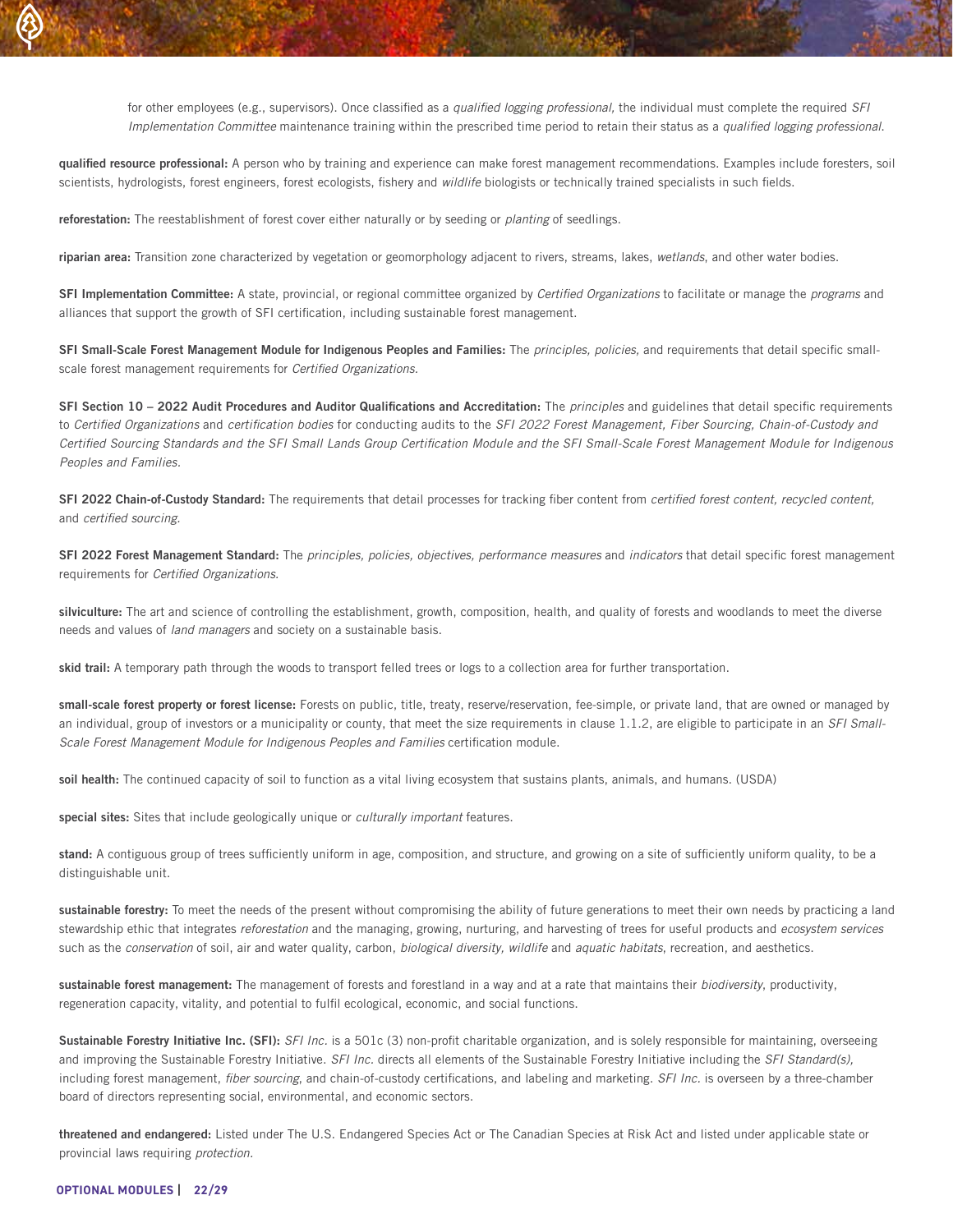traditional forest-related knowledge: Forest-related knowledge owned and maintained by *Indigenous Peoples* as a result of their traditional use of or tenure on forestland.

vernal pool: A seasonal *wetland* with sufficient water present during amphibian breeding season, absence of fish, and presence of *wetland* obligate fauna.

visual quality: The seen aspects of both the land and the activities that occur upon it.

wetland: (1) seasonally or permanently water-logged areas characterized by vegetation adapted for life in saturated /flooded conditions; (2) *wetlands* can be forested, shrubby or open and include bogs, fens, swamps, marshes, shallow open water areas or *non-forested wetlands*; (3) *wetlands* may be stagnant systems (e.g., bogs, *vernal pools*), slow flowing (e.g., fens, swamps) or have fluctuating water levels (e.g., marshes, shallow open water).

wildlife: Aquatic (marine and freshwater) and terrestrial fauna.

wood producer: A person or organization, including loggers and wood dealers, involved in harvesting, or regularly supplying wood fiber directly from the forest for commercial purposes.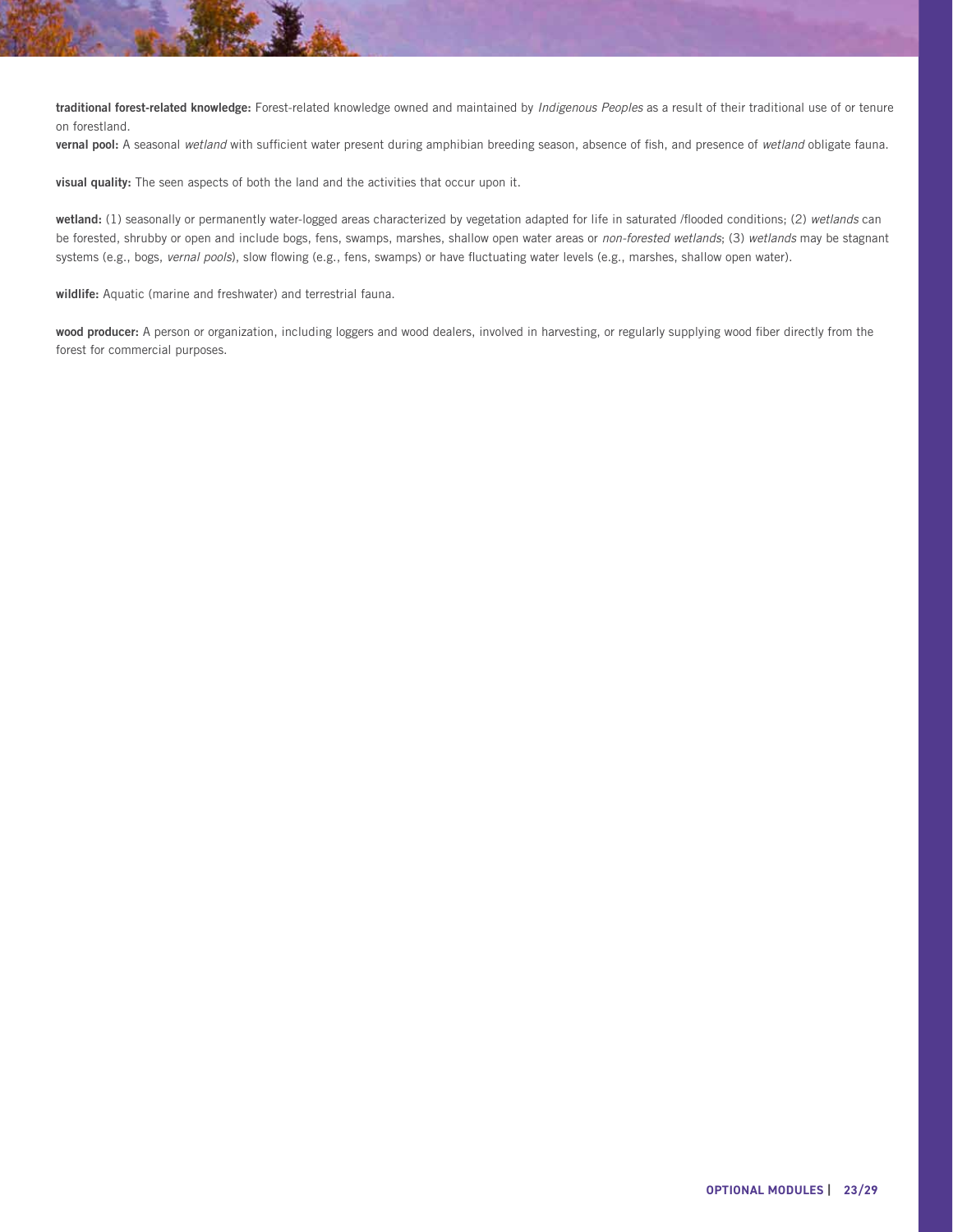# **APPENDIX 2. FOREST MANAGEMENT PLAN (INFORMATIVE)**

In some jurisdictions, small-scale forest landowners and managers of small-scale public forests are required to use a government approved forest management plan template. For those jurisdictions where this is not a requirement, this Appendix details the elements that should be considered when preparing a forest management plan. An illustrative table of contents is included to assist with preparation.

The forest management plan should document the following information:

- a. names and contact information of the registered landowner(s) or tenure holder(s) (i.e., the group certification organization's members)
- b. forest location (e.g., lot, concession, township, county) or tenure document
- c. the size of the managed forest
- d. a map (or aerial photo) showing:
	- i. property boundaries
		- ii. existing infrastructure (roads, trails, etc.)
		- iii. location of watercourses and wetlands
		- iv. area under management for timber production
		- v. area managed for *conservation*/recreation purposes
		- vi. known forest values (e.g., *special sites*), etc.
- e. description of forest *stands*
- f. prioritization of the management goals for the next 10-year period (e.g., timber production, recreation, *conservation*, maple syrup production, etc.)
- g. professional recommendations to achieve the management goals
- h. schedule of management operations including the timing of the next harvest, *silvicultural* activity, or construction of access roads/trails
- i. a brief history of the property (length of ownership, past management activities, etc.)
- j. a basic inventory of the forest under the plan. At a minimum, this inventory should consist of the species composition, basal area, and level of stocking

Where the *land manager* or *member* has access to some or all of the above information in digital format, it may be possible to represent the location and schedule of forest management operations using GIS or similar tools.

A list of legislation and policies (federal, provincial, *local*) that may affect forest management activities on the forest will be available to all *group*  certification organization members.

A forest operations prescription/operating plan should be required for all road construction, *silvicultural* treatments, and *commercial harvest operations.* A municipal permit may also be required.

#### **Example Table of Contents for a Forest Management Plan**

| 1: Property Owner or Tenure Holder Information             |  |  |  |  |  |
|------------------------------------------------------------|--|--|--|--|--|
| 1.1 Registered Property Owner(s) / Tenure Holder           |  |  |  |  |  |
| 1.2 Plan Author Information                                |  |  |  |  |  |
| 2: Property or Tenure Location Information                 |  |  |  |  |  |
| 2.1 Property / Tenure Location                             |  |  |  |  |  |
| 2.2 Federal, Provincial and Local Policies and Regulations |  |  |  |  |  |
| 3: Property / Tenure History                               |  |  |  |  |  |
| 3.1 History                                                |  |  |  |  |  |
| 3.2 Species at Risk                                        |  |  |  |  |  |
| 3.3 Local Natural Heritage Features                        |  |  |  |  |  |
| 4: Property / Tenure Map & Surrounding Area                |  |  |  |  |  |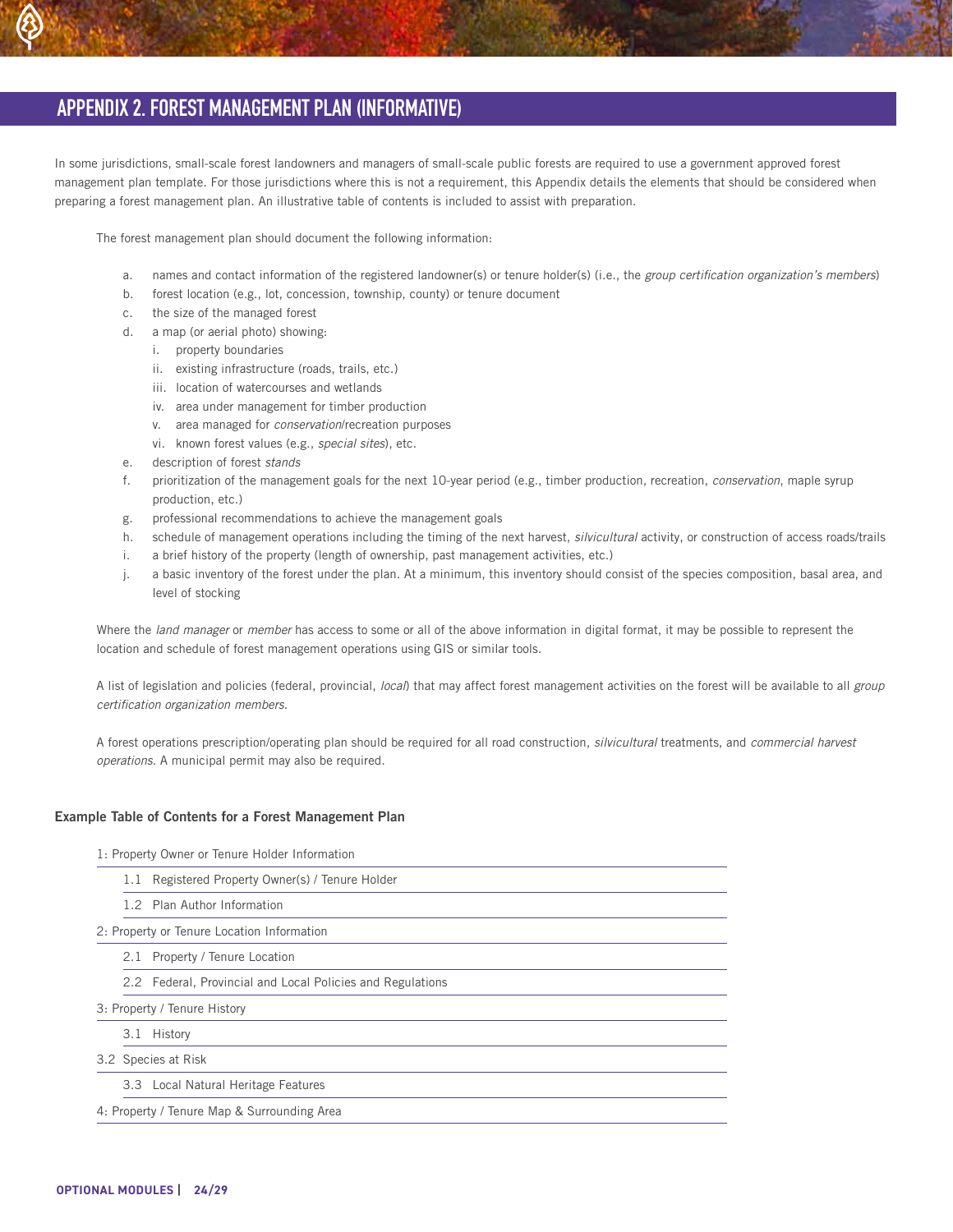|  |  |  | 5: Member Forest Management Goals |  |
|--|--|--|-----------------------------------|--|
|--|--|--|-----------------------------------|--|

5.1 General Management Goals

5.2 Detailed Property / Tenure management outcomes

5.3 Strategies to Meet Property / Tenure Goals

6: Detailed Property / Tenure Map

7: Managed Forest Compartment Descriptions

7.1 Forest Inventory Techniques

7.2 Forest Compartment Summary by Land Parcel

7.3 General Forest Soil & Drainage Description

7.4 Wildlife Habitat Inventory

8: Ten-Year Activity Summary 202X–202X

9: Report of Activities 202X–202X

10: Access Trails

10.1 Access Trail Goals

10.2 Basic Trail Design Concepts

10.3 Trail Construction Best Management Practices

11: Wildlife & Cavity Trees

12: Coarse Woody Debris & Fine Woody Debris

13: Buffer Zones Around Water & Open Wetlands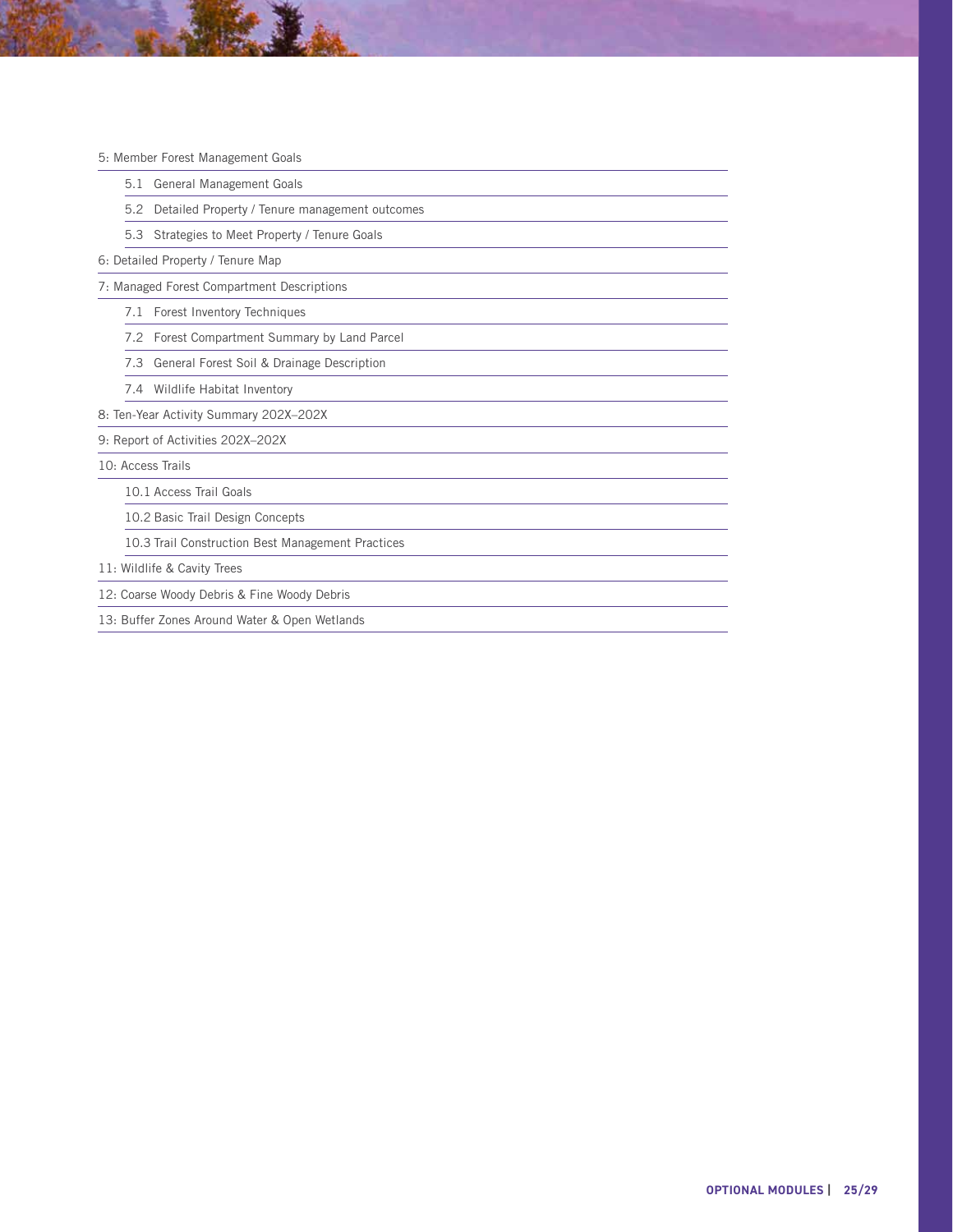# **APPENDIX 3: REQUIREMENTS FOR GROUP CERTIFICATION ORGANIZATIONS (Normative)**

(taken from SFI Section 10 – SFI 2022 Audit Procedures and Auditor Qualifications and Accreditation: Appendix 2, Group Certification Organizations)

# **PART 1: SCOPE**

Audits of group certification organizations to assess conformance with the *SFI Small Scale Forest Management Module for Indigenous Peoples and Families.*

# **PART 2: REFERENCES**

IAF Mandatory Document for The Certification of Multiple Sites Based on Sampling Issue 2, Clause 6.1: Methodologies for Auditing of a Multi-site Organization Using Site Sampling (IAF MD1: 2018)

IAF Mandatory Document for Duration of Quality, Environmental and Occupational Health and Safety Management Systems (IAF MD 5: 2019) — (Informative).

# **PART 3: GROUP CERTIFICATION ORGANIZATIONS**

# **3.1 GENERAL**

Group certification organizations formed to achieve *SFI Small Scale Forest Management Module for Indigenous Peoples and Families* certification, shall meet the requirements in this Appendix.

Group certification organizations formed to achieve *SFI Small Scale Forest Management Module for Indigenous Peoples and Families* certification, shall submit all the forest area under management within the area for the group certificate. All members in the group certification organization shall be subject to the internal monitoring and the internal audit *program*.

# **3.2 COMMITMENT AND POLICY**

- **3.2.1** The group certification organization shall require a commitment:
	- a. to comply with module requirements and other applicable requirements of the certification system;
	- b. to integrate the group certification organization requirements in the group management system;
	- c. to continuously improve the group management system;
	- d. to continuously support the improvement of the sustainable forest management by *members* of the module group certification organization.

The commitment may be part of a group management *policy* and shall be publicly available upon request.

- **3.2.2** *Members* in the group certification organization shall provide a commitment
	- a. to follow the requirements of the management system;
	- b. to implement the requirements of the module in their operations.
- **3.2.3** Where a group certification organization plans any changes in the group management system, these changes shall be included in a group management plan.
- **3.2.4** Where a group certification organization decides to fulfil requirements of the module, these requirements shall be considered in a group management plan.
- **3.2.5** The group certification organization shall determine and maintain the resources needed for the establishment, implementation, maintenance, and continual improvement of the group management system.
- **3.2.6** The group certification organization shall define the necessary competence of persons doing work in the group management system.
- **3.2.7** The group certification organization shall have communication processes in place to raise the awareness of group *members* concerning: a. the group management *policy*;
	- b. the requirements of the module;
	- c. their contribution to the effectiveness of the group management system, including the benefits of improved group performance;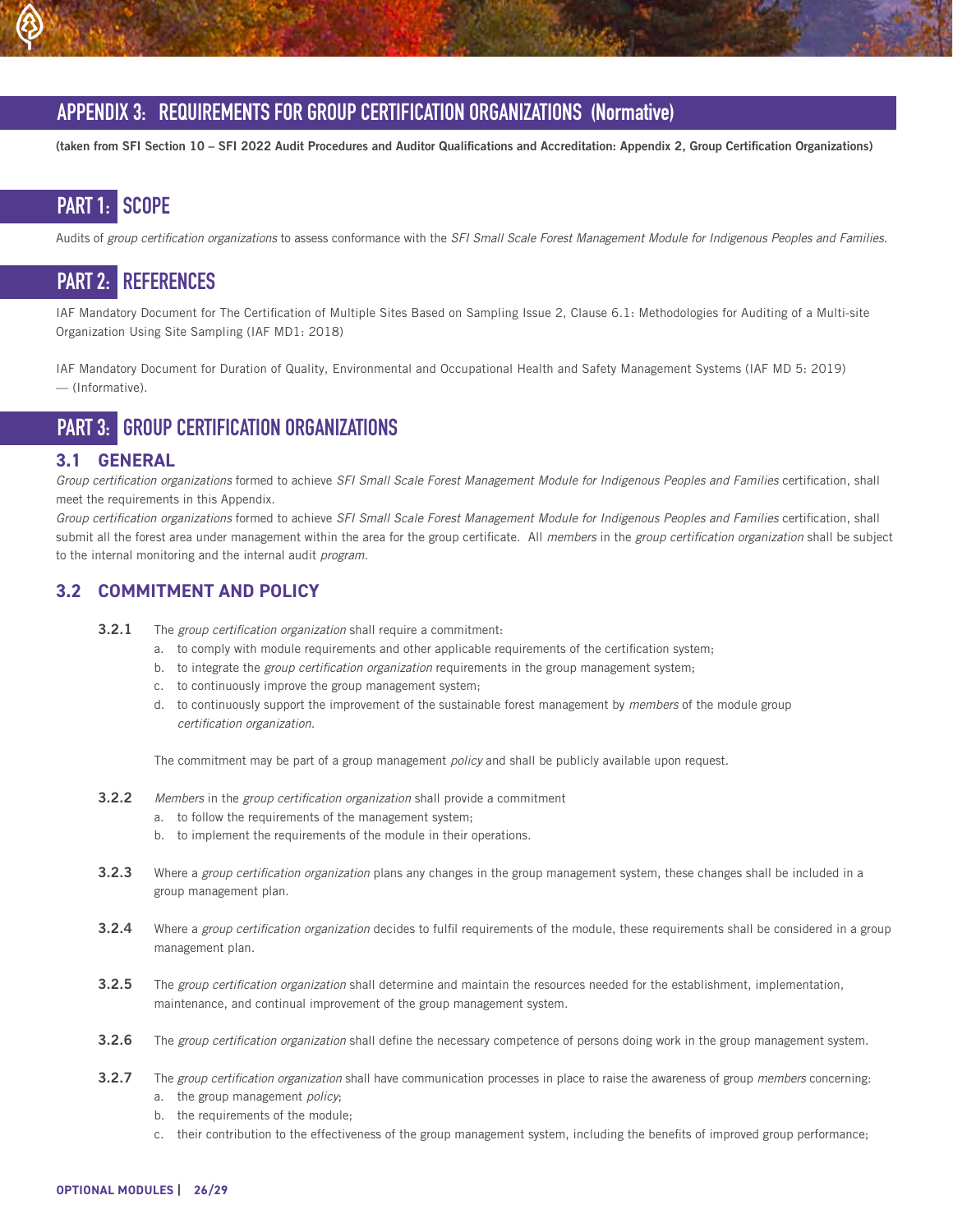- d. the implications of not conforming with the group management system requirements, and
- e. the group certification organization shall determine the processes required for internal and external communications.

## **3.3 ORGANIZATIONAL ROLES, RESPONSIBILITIES, AND AUTHORITIES FOR THE** *GROUP CERTIFICATION ORGANIZATION*

**3.3.1** Functions and responsibilities of the Group Manager

The following functions and responsibilities of the group manager shall be specified:

- a. implement and maintain an effective management system covering all group *member*s;
- b. represent the group certification organization in the certification process, including in communications and relationships with the certification body, submission of an application for certification, and contractual relationship with the certification body;
- c. establish written procedures for the management of the *group certification organization*;
- d. establish written procedures for the acceptance of new *members* of the group certification organization. These acceptance procedures shall cover at least the verification of the applicant's information about contact details, clear identification of their forest property and its/their size(s);
- e. establish written procedures for the suspension and exclusion of *members* who do not correct/close nonconformities. *Members*  excluded from any group certification organizations based on nonconformities cannot be accepted within 12 months after exclusion;
- f. keep documented information of:
	- i. the group manager and *members*' conformity with the requirements of the module,
	- ii. all *members*, including their contact details, identification of their forest property and its/ their size(s),
	- iii. the certified area,
	- iv. identification of affected *stakeholders* (for forest management *group certification organizations*),
	- v. the implementation of an internal monitoring *program*, its review and any preventive and/or corrective actions taken;
- g. documented information relevant to the group management system and the conformance with the requirements of the module shall be up to date and adequately protected against loss of confidentiality, improper use, or loss of integrity.
- h. establish connections with all *members* based on a binding written agreement which shall include the *members* commitment to comply with the module. The group manager shall have a written contract or other written agreement with all *members* covering the right of the group manager to implement and enforce any corrective or preventive measures, and to initiate the exclusion of any *member* from the scope of certification in the event of nonconformity with the module;
- i. provide all *members* with a document confirming participation in the group certification organization.
- j. provide all *members* with information and guidance required for the effective implementation and maintenance of the module;
- k. address nonconformities reported from *members* which were identified under other certifications than the particular *group*  certification organization and to ensure implementation with all *members*;
- l. operate an internal monitoring program that provides for the evaluation of the group certification organization's conformity with the module requirements;
- m. operate an annual internal audit *program* covering both *members* and group manager;
- n. operate a management review of the group certification organization and act on the results from the review;
- o. provide full co-operation and assistance in responding effectively to all requests from the *certification body*, accreditation body for relevant data, documentation or other information; allowing access to the forest area covered by the group certification organization;
- p. maintain appropriate mechanisms for resolving complaints and disputes relating to group management and the module requirements.

## **3.3.2** Function and responsibilities of *Members*

The following functions and responsibilities of the *members* shall be specified:

- a. to provide the group manager with a binding written agreement, including a commitment on conformity with the module requirements and other applicable requirements of the certification system; *members* excluded from any certification group cannot apply for group membership within 12 months after exclusion;
- b. to provide the group manager with information about previous group certification organization participation;
- c. to comply with the module and other applicable requirements of the certification system as well as with the requirements of the management system;
- d. to provide full co-operation and assistance in responding effectively to all requests from the group manager, or certification body for relevant data, documentation or other information; allowing access to the forest;
- e. to inform the group manager about nonconformities identified under other certifications than the particular *group*  certification organization;
- f. to implement relevant corrective and preventive actions established by the group manager.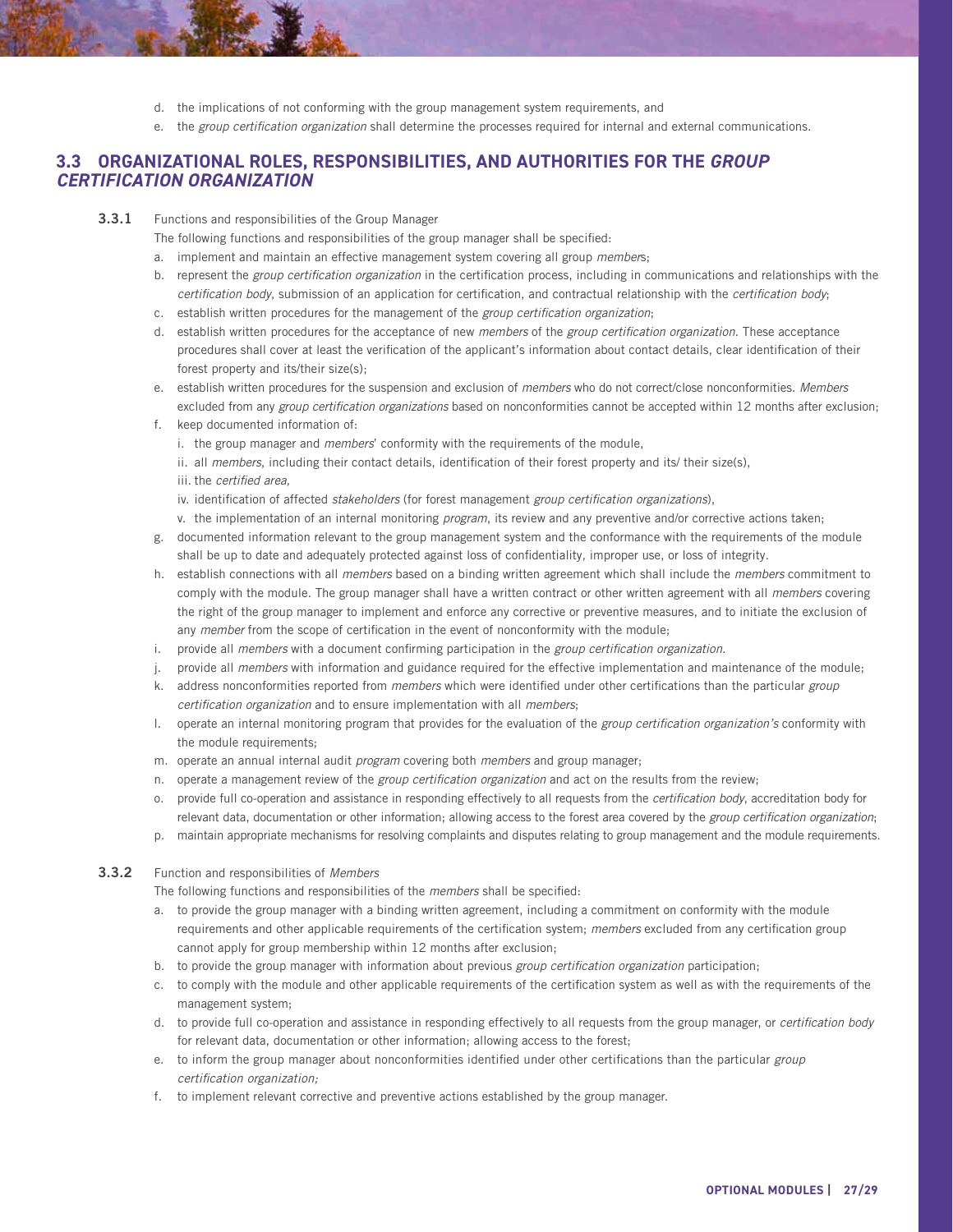# **PART 4: EVALUATING THE GROUP CERTIFICATION ORGANIZATION PERFORMANCE**

# **4.1 MONITORING OF** *GROUP CERTIFICATION ORGANIZATION* **PERFORMANCE**

- **4.1.1** The group certification organization shall maintain an internal monitoring program that provides confidence in the conformity of the group organization with the module requirements. The program shall determine:
	- a. what shall be monitored and measured;
	- b. the methods for monitoring, measurement, analysis and evaluation, as applicable, to ensure valid results;
	- c. when the monitoring and measuring shall be performed;
	- d. when the results from monitoring and measurement shall be analysed and evaluated;
	- e. what documented information shall be available as evidence of the results.
- **4.1.2** The group certification organization shall evaluate the group management performance and the effectiveness of the group management system concerning the implementation of the module requirements.

# **4.2 INTERNAL AUDIT14**

- **4.2.1** The annual internal audit *program* shall provide information on whether the group certification organization's management system:
	- a. conforms to the group certification organization's own requirements for its group management system and the requirements of the module;
	- b. ensures the implementation of the module requirements at the *member* level;
	- c. is effectively implemented and maintained.
- **4.2.2** The internal audit *program* shall cover the group manager and all *members.* The group manager shall be audited annually. The *members*  may be selected on a sample basis.
- **4.2.3** The internal audit *program* which shall cover at least:
	- a. the audit planning process;
	- b. the audit criteria and scope;
	- c. the competence and impartiality of the auditors;
	- d. reporting the audit result to the group certification organization management;
	- e. retaining of evidence of the implementation of the audit program and the audit results.
- **4.2.4** The internal audit *program* shall include procedures for<sup>15</sup>:
	- a. determination of the sample size;
	- b. determination of sample categories;
	- c. distribution of the sample to the categories;
	- d. selection of the *members.*
- **4.2.5** At least 25% of the audit sample should be selected at random with the remaining sites selected on the basis of a risk assessment.

# **4.3 NONCONFORMITY, CORRECTIVE AND PREVENTATIVE ACTION**

- **4.3.1** When a nonconformity occurs, the group manager shall implement corrective action and mitigate the impacts to the extent possible;
- **4.3.2** The group manager shall evaluate the need for preventative action to eliminate the causes of the nonconformity by:
	- a. reviewing the nonconformity;
	- b. determining the causes of the nonconformity;
	- c. determining if similar nonconformities exist, or could potentially occur;
	- d. implement any action needed;
	- e. review the effectiveness of any corrective action taken;
	- f. make changes to the group management system, if necessary.

**4.3.3** The group manager shall retain documented information as evidence of:

14 When designing and implementing a program to evaluate conformance with the *SFI Small Scale Forest Management Module for Indigenous Peoples and Families*, Certified Organizations should reference ISO 19011 Guidelines for auditing management systems.

 $^{15}$  Group certification organizations should reference IAF MD-1 for further information regarding audit sample selection.